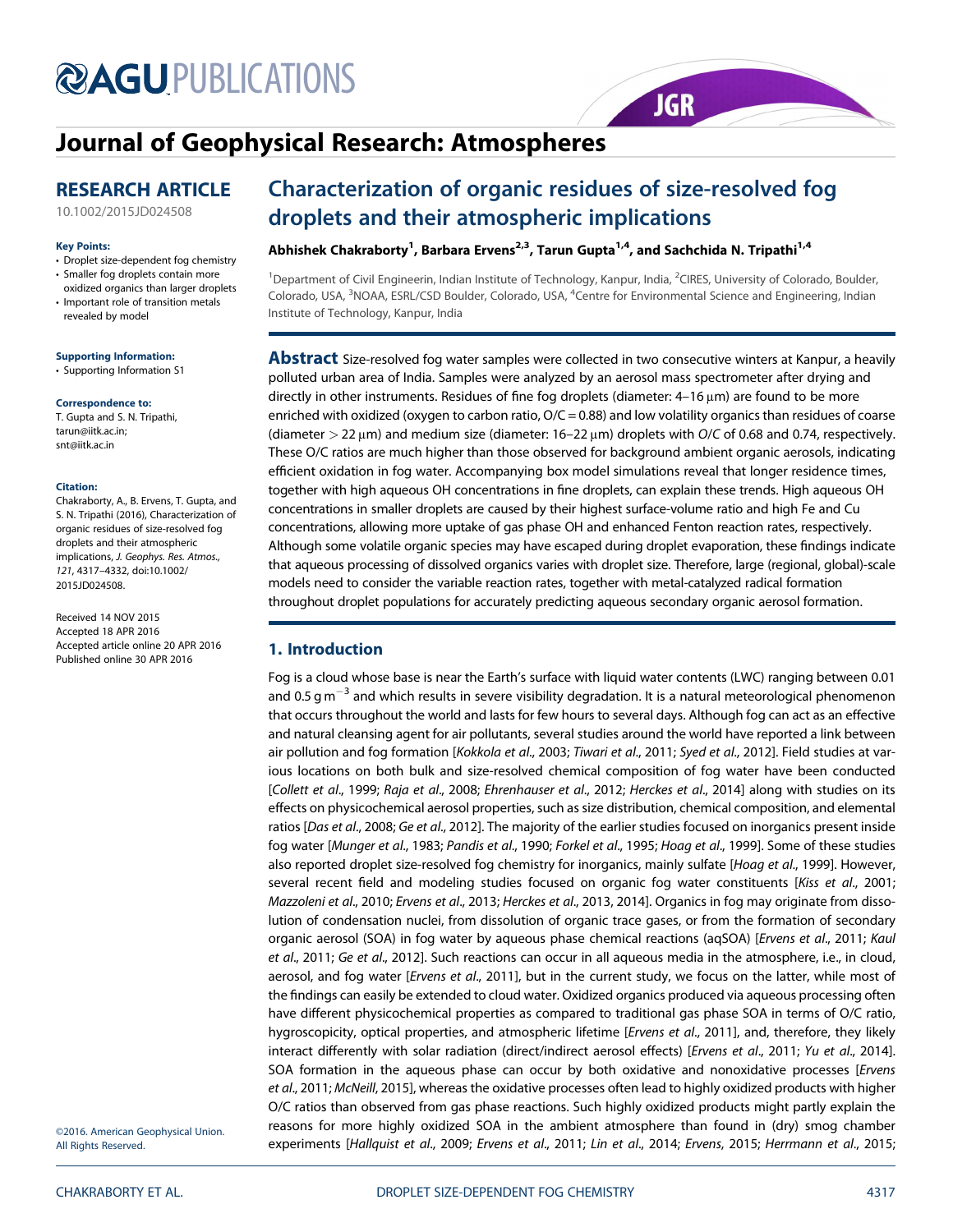McNeill, 2015]. To date, very few studies reported elemental ratios (O/C and H/C) of dissolved organic matter (DOM) in bulk fog/cloud water samples [Mazzoleni et al., 2010; Zhao et al., 2013b]. Elemental ratios can be a measure of aerosol properties, such as cloud condensation nuclei activity [Jimenez et al., 2009] and optical properties [Lambe et al., 2013]. Since fog contains droplets of different sizes with vastly different LWC and types and concentrations of organics [Ervens et al., 2003b], conclusions on aqueous processing based on bulk fog water samples may not result in reliable estimates of the effects of aqueous phase processing on organic aerosols (OA) composition and elemental ratios. In addition to uncertainties associated with such bulk approaches, accurate estimates of the radical concentrations in the aqueous phase are needed to properly understand the extent and impact of aqueous processing on OA oxidation. The role of transition metals (e.g., Cu, Fe, and Mn) in producing aqueous phase OH radicals via Fenton reactions [Ervens et al., 2014] in the ambient atmosphere and its subsequent effects on aqSOA formation has been the subject of only a few studies.

Conclusions on the extent of aqueous phase processing can be drawn from modification of aerosol bulk properties upon fog dissipation such as increased WSOC (water-soluble organic carbon) and SOA masses [Ge et al., 2012], correlations of O/C with RH (relative humidity) [Ervens et al., 2011; Chakraborty et al., 2015], presence of tracer compounds such as organosulfur compounds [Munger et al., 1986; Dall'Osto et al., 2009], or modification of the aerosol size distributions [Maria et al., 2004]. The fraction of material that remains in the particle phase upon fog evaporation depends on its volatility. Oxidation usually leads to products with lower volatility [Jimenez et al., 2009], but ultimately, oxidation might lead to fragmentation of the carbon backbone and to evaporation of high-volatility products to the gas phase [Kroll et al., 2009; Daumit et al., 2014].

The volatility is an essential property of organic aerosol constituents, and organic aerosol models apply socalled "volatility bins" in order to classify classes of organics and their partitioning behavior between the gas and particulate phases [Lane et al., 2008; Grieshop et al., 2009; Murphy et al., 2012]. Volatility is often measured using a thermodenuder where particles are exposed to different temperatures in order to determine their vaporization enthalpy [An et al., 2007].

No previous fog-related field study has explored the volatility of size-resolved fog droplet residues in detail. However, a few studies reported an increase in the O/C ratio of bulk OA and increased oxidized OA and polycyclic aromatic hydrocarbon concentrations from before- to after-fog events and speculated that fog-processed residues with relatively lower volatility probably resulted from these changes [Ehrenhauser et al., 2012; Ge et al., 2012; Chakraborty et al., 2015].

The present study location (Indo-Gangetic Plain (IGP), Kanpur, India) is an ideal place to study the composition of polluted fog water and aqSOA formation via aqueous processing of ambient aerosols due to the combination of severe air pollution and radiation fog events during every winter [Kaul et al., 2011]. These fog events last for several hours predominantly during nighttime (usually 22:00 h to 08:00 h but sometimes until noon). Although numerous field studies have previously reported fog water composition, this is the first study that reports the observation of fog droplet size-dependent O/C ratios and volatility of DOM. These observations are accompanied by model studies that use observed data as input values and explore the role of Fenton reactions for OH production in the droplets to reproduce trends in observed O/C ratios as a function of droplet size.

#### 2. Materials and Methods

#### 2.1. Fog Water Sampling

The fog water samples were collected from December to February during the winters of 2012–13 and 2013–14, at the IIT Kanpur (Indian Institute of Technology Kanpur). Kanpur (26.4607°N, 80.3334°E) is located in the center of the Indo-Gangetic Plain (IGP) region and is a large urban environment with a population of ∼4.5 million inhabitants [Mishra and Tripathi, 2008; GOI, 2011]. The main pollution sources in the region are industries, domestic fuel combustion, vehicular transport [Behera and Sharma, 2010], and biomass burning, which contribute up to 31% of submicron OA [Chakraborty et al., 2015]. IIT Kanpur is located 8 km from the city center but within the boundary of the city. A three-stage Caltech Active Strand Cloud Collector (CASCC)[Raja et al., 2008; Kaul et al., 2011] with 50% cutoff diameters of  $22 \mu m$ , 16  $\mu m$ , and  $4 \mu m$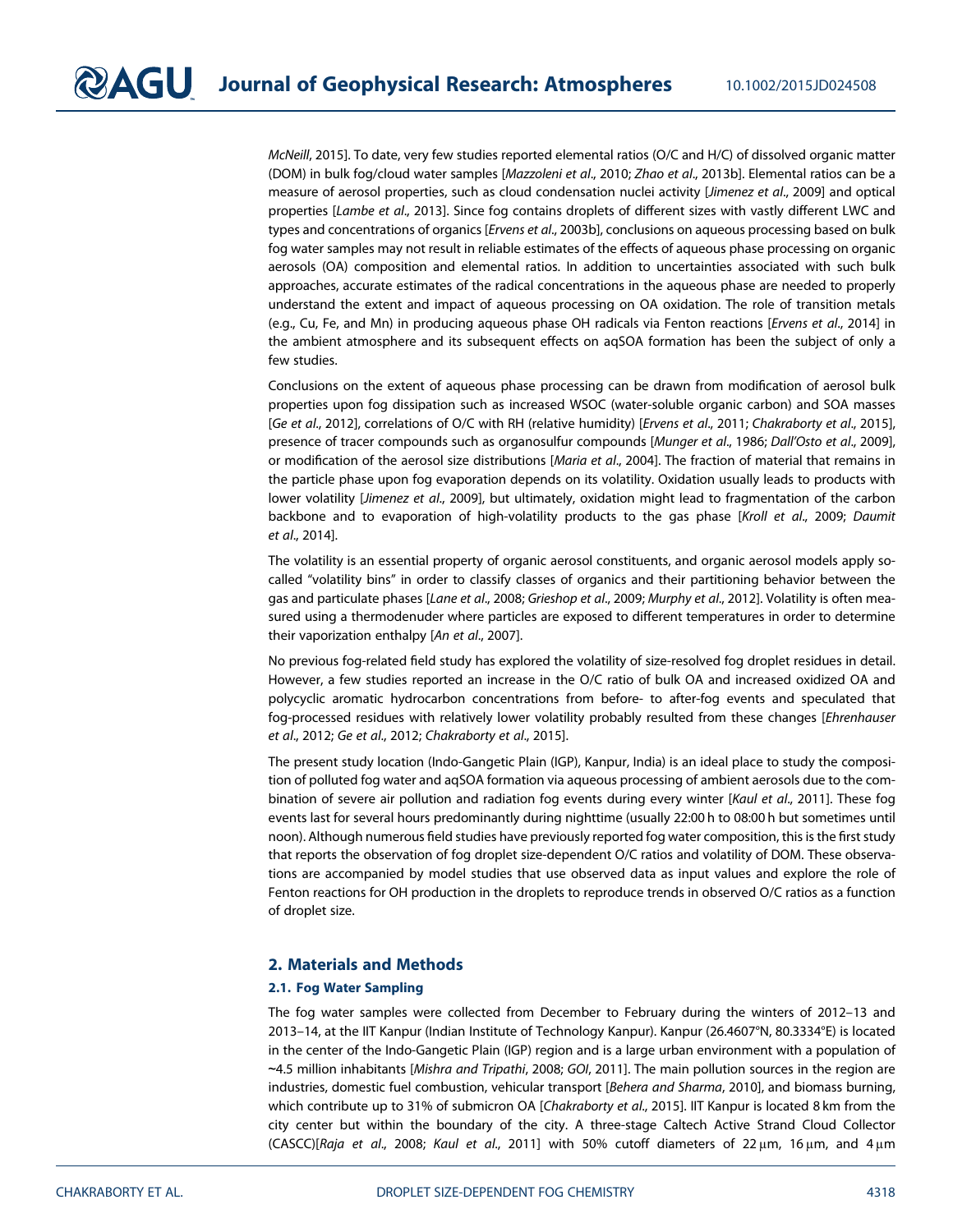[Kaul et al., 2011] from the first to third stages, respectively, was used to collect droplet size-resolved fog water samples. In this study stage cutoff diameters are taken as diameters for coarse (C), medium (M), and fine (F) droplets. For each fog event, all three droplet size classes were collected simultaneously. On average, coarse, medium, and fine droplets represented 38%, 42%, and 20% of the total fog LWC, respectively.

The fog water collector and cloud combination probe Droplet Measurement Technologies (DMT) placed at the roof of the building, housing other instruments such as an aerosol mass spectrometer (AMS, Aerodyne Inc.) and a Vaisala relative humidity (RH) and temperature sensor. RH varied from 92 to 100% during fog events with an average of 97%, while temperature varied from 2 to 10°C. After each fog event, fog water collectors were cleaned by rinsing them with high-purity deionized water ( $ρ$  > 18 MΩ cm), and field blanks were collected routinely to ensure the adequacy of the collector-cleaning procedures. Average field blank values are shown in Table S1 in the supporting information (SI). In total, 70 fog water samples were collected, out of which four could not be analyzed due to their extremely low volume (<5 mL). The remaining 66 samples were analyzed by AMS, but due to volume limitations, the number of samples actually analyzed in other instruments were limited. Out of 66 samples, 37 were coarse, 15 were medium, and 14 were fine droplet samples. Differences in LWC of droplet classes and variability in the maximum number of collecting bottles allotted for different stages (three for coarse and one each for medium and fine droplets) resulted in different numbers of samples for different droplet sizes. We have considered three collecting bottles of the first stage as different samples, which resulted in a higher number of coarse droplet samples. This may result in some differences in the exact cut points of the collected samples as the foremost collecting strands of the first stage may sample slightly larger sizes of droplets than the last strand of the same stage. However, results showed no significant differences among those coarse droplet samples collected during a single event; therefore, the composition of fog water in a particular size class for each fog event was assumed to be very consistent. Immediately after collection, fog water samples were filtered through a 0.22 μm membrane filter to remove any suspended particles. Due to this instrumental limitation, the discussion in the current study is restricted to the soluble fraction of fog water samples. Filtering of fog water samples was necessary to prevent clogging of the atomizer, the inlet of the AMS, and other instruments, although in doing so some undissolved/insoluble part of organic matter (OM) was lost. Other fog studies have shown that this fraction might comprise up to 25% of the total OM [Herckes et al., 2002, 2013]. However, the lost insoluble materials is unlikely to be processed by fog as it is not dissolved in fog droplets and thus does not take part in aqueous phase reactions inside the droplets.

The whole process from fog water collection to storage was usually completed within 10 min. After filtration, samples were deep frozen at  $-20^{\circ}$ C in dark in polypropylene bottles until further analysis.

#### 2.2. AMS Measurements

Real-time submicron ambient aerosol sampling using the AMS [DeCarlo et al., 2006; Canagaratna et al., 2007] was carried out simultaneously with fog water sample collection via the fog water collector (for details, see Chakraborty et al. [2015]). The AMS inlet lenses have 100% particle transmission efficiency from 70 to 700 nm and partial transmission for particle diameters from 700 nm to 1.5 μm [Takegawa et al., 2005; DeCarlo et al., 2006; Canagaratna et al., 2007; Liu et al., 2007]. Therefore, the AMS inlet cutoff size does not allow direct sampling of fog water droplets, but it can sample residual ambient aerosols, such as droplet residues upon evaporation during a fog event [Ge et al., 2012; Gilardoni et al., 2014; Chakraborty et al., 2015]. For offline analysis of fog water samples via AMS and AMS + TD (thermodenuder), the samples were atomized by a commercial TSI atomizer (Model 3079), using particle-free compressed zero air. The AMS was operated with a silica gel drier in front of the sampling line (outlet RH < 20%) during ambient and lab-based fog water studies to prevent direct entry of moisture into the instrument. Therefore, the AMS characterization of fog water samples presented in the current study indicates the characteristics of fog droplet processed aerosol residues, which remained in the particle phase after droplet water evaporation in the silica gel drier. However, during drying, small, highly oxidized, volatile organics, such as formaldehyde, or formic acid, can also be removed together with the evaporating water. This removal of small volatile organics occurs from fog water samples of every droplet size, so our relative comparison of the composition of droplet residues remains unaffected due to the loss of these species. These species evaporate under ambient conditions as well, so conclusions drawn in this study about the changes in composition of ambient organic aerosol due to fog processing are meaningful. During real-time ambient sampling, the AMS also sampled submicron background interstitial ambient aerosols present at the site before or during a fog event, which were too small and/or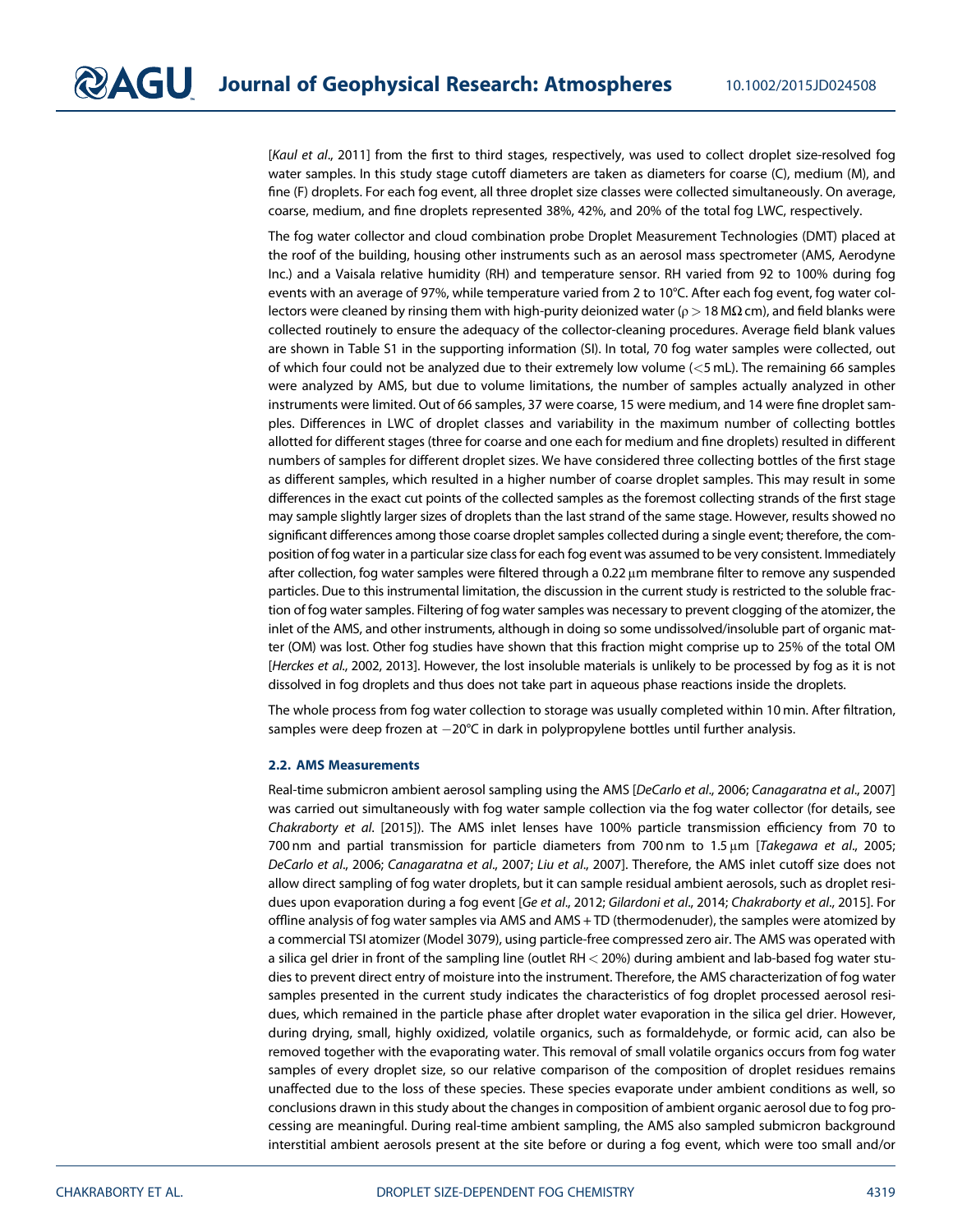too hydrophobic to be activated into fog droplets. Generally, condensation nuclei for fog droplets are a fraction of the submicron aerosol population with activated fractions of <20–100%, depending on particle size [Frank et al., 1998; Patidar et al., 2012; Hammer et al., 2014]. Therefore, real-time ambient submicron AMS data and offline fog water AMS data can be compared to understand the extent of aqueous processing of organics inside fog droplets. However, only soluble organic fractions in fog water are characterized here, which are generally more oxidized (higher O/C) than insoluble and/or less hygroscopic organics [Ervens et al., 2013; Timonen et al., 2013; Xu et al., 2015], whereas in real-time mode, AMS sampled total ambient OA, including insoluble, less oxidized, and less hygroscopic organics. Therefore, the O/C ratio of drop residues might be somewhat biased high in comparison to the real-time ambient OA. For clarity, in the current study, we refer to in situ online AMS sampled, submicron ambient OA (background/interstitial/residual) as "ambient OA" and to soluble organics in drop residues obtained from offline AMS analysis as "residual OM."

The AMS was only operated in V mode due to its higher sensitivity, and obtained high resolution (HR) data were processed using PIKA (v1.10H) in IgorPro [Aiken et al., 2008]. AMS calibration for calculating ionization efficiency was carried out before and after the analysis of fog water samples by atomizing pure  $NH_4NO_3$ particles of 350 nm diameter. In addition to that, pure  $(NH_4)_2SO_4$  was also analyzed in the AMS, in order to determine different sulfate fragment ratios.

#### 2.3. AMS/TD Measurements

For the combined AMS/TD measurements, the atomized aerosols were passed through the drier and TD (kept at 200°C) to the AMS. The TD was built in-house with a 1 m heating section and having a 1 cm internal diameter; aerosol residence time (RT) inside the TD was 53 s. This residence time is on the higher side as compared to usual TD analysis in the literature, but the higher residence time may also help the system to reach equilibrium inside the TD [An et al., 2007]. Since our main objective is the comparison among different droplet sizes, our conclusions do not strongly depend on experimental parameters, such as TD losses (around 12%) and RT (53 s), as we maintained the same setup for all droplet sizes.

Several studies in the past have also deployed similar setups involving an atomizer for offline chemical analysis of cloud water and filter extracts using AMS [Crilley et al., 2013; Kaul et al., 2014; Canagaratna et al., 2015]. The deployed commercial atomizers can produce a very high number of particle concentrations ( $>$  10 $^5$  cm $^{-3})$ and consume very little sample volume (0.1 cm $^3$ min $^{-1}$ ) [Joshi *et al.*, 2012; *Kaul et al.*, 2014]. Atomized fog water samples were first passed through a silica gel-based diffusion drier (outlet RH < 20%) and then to the AMS for 30 min per sample. Some of the samples were analyzed twice to test reproducibility, which was found to be excellent as values of each parameter (mass concentrations, O/C, f44) were within 5%. The AMS is designed for online sampling; fog water samples were analyzed offline via atomization; therefore, AMS mass concentrations for different chemical species (OM, nitrate, sulfate, chloride, and ammonium) in fog water samples may not represent true ambient "air" concentrations. However, this is a comparative study among different droplet sizes, and general trends of species concentrations across the droplet sizes can be compared from AMS results. From the AMS results, we also obtained the elemental ratios of organic matter (OM) present in the fog water residues, and as these are normalized parameters, they are independent of the type of analysis (online or offline).

#### 2.4. Metal and Total Water Soluble Organic Carbon Analysis

Metal analysis was carried out by Thermo Scientific ICP-OES (Inductively Coupled Plasma Optical Emission Spectrometer, ICAP 6300 Thermo, Inc.). This instrument uses superheated Argon plasma of 7000–10,000 K to break down and excite the atoms of the different elements and then identifies the elements from the characteristic wavelength emitted during the relaxation process after atom excitation. It is a fairly rapid process and can identify up to 60 elements simultaneously. The instrument was calibrated using a multielement standard, and samples were blank corrected. For Cu and Fe measurements the ICP-OES has a detection limit of 2.4 and 3 ppb with 9% and 12% uncertainty, respectively. Since this technique detects the total amount of Fe and Cu ions [Brennan, 2008], a fraction of which is likely unavailable for chemical reactions due to formation of metal organo complexes or salts and/or acting as a chelating agent, the assumption of all metal ions being available for aqueous phase chemistry is likely an overestimate (section 4.1).

For the determination of WSOC concentrations in fog water, samples were analyzed in a Shimadzu total organic carbon (TOC) analyzer (Shimadzu TOC-V 5500/TNM-1, Kyoto, Japan). TOC standards were prepared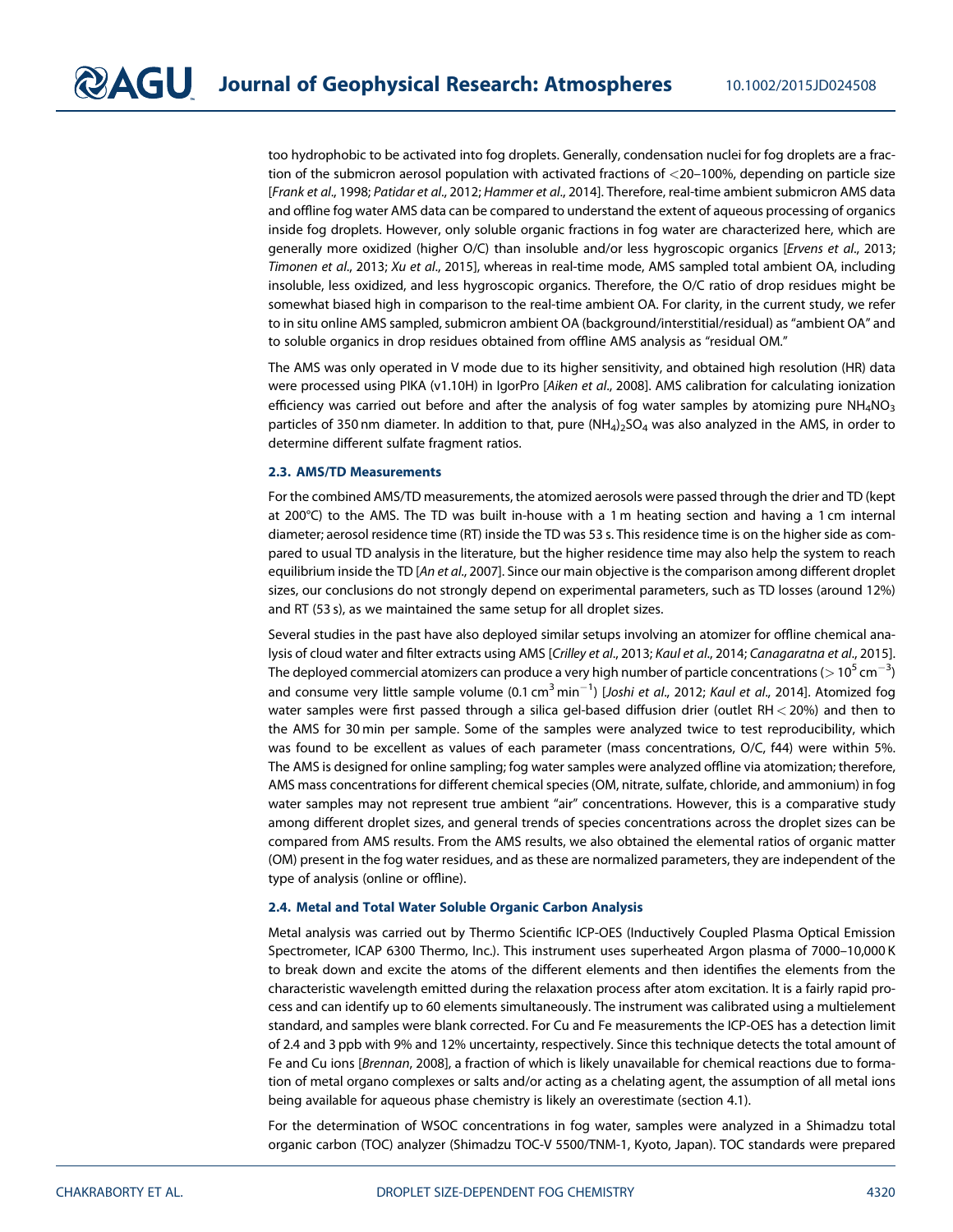

Figure 1. Overall droplet size-segregated fog water composition of coarse (C), medium (M), and fine (F) droplets. Relative contributions of different aerosol species in fog water residues are derived from AMS data by dividing each species mass concentration by the total (Org + NH<sub>4</sub> + NO<sub>3</sub> + SO<sub>4</sub> + Cl) mass concentration. Error bars represent  $\pm 1$  standard deviation.

from a reagent grade potassium hydrogen phthalate diluted with Milli-Q water. TOC concentrations were calculated with the instrument software, and a five-point standard calibration curve that ranged from 0.05 to 200 mg/L was generated. The limit of detection was based on 3 times the standard deviation of blanks (0.06 mg/L of C) with 9% measurement uncertainty. WSOC values also increased with decreasing droplet sizes, similar to the AMS-measured fog water DOM trend (Figures S1 and 1).

#### 3. Results and Discussions

#### 3.1. Overall Composition of Fog Water Residues

The overall composition of droplet residues for all three droplet sizes, as obtained from offline AMS analysis, is dominated by organics (Figure 1), but the organic fraction decreases from coarse to fine droplet residues (59% to 44%, respectively). The decrease is statistically significant with  $p < 0.01$ . The reason for this is not fully clear but may be caused by the differences in the chemical composition of the condensation nuclei, dominance of fragmentation as oxidation mechanism for highly oxidized residual OM present in fine droplets, which leads to the loss of organic mass (carbon) [Kroll et al., 2009; Daumit et al., 2014], and/or by the larger surface-to-volume ratio of the smaller droplets that facilitates the increased uptake of OH radicals that might lead to continuous oxidation of organic compounds, which ultimately might result in volatile products [Ervens et al., 2003b, 2014].

WSOC mass as measured by the TOC analyzer of filtered fog water samples is much higher in fine droplets (126 mgC/L, Figure 1) than in the coarse and medium ones (19 and 24 mgC/L, respectively). The range of WSOC values varied from 7 to 209 mgC/L, which is well within the range of values (10–280 mgC/L) reported for polluted fogs around the world [Herckes et al., 2013].

From coarse to fine droplets, the transition metal concentrations increased significantly; from 0.23 to 1 ppm for Cu and from 0.01 to 0.18 ppm for Fe, respectively (Figure 1). The highest relative contributions from sulfate (15%) and nitrate (21%) are also observed in fine droplet residues. In some previous studies, sulfate was associated with larger droplets that have the highest LWC [Pandis et al., 1990; Moore et al., 2004a], but in this case it seems that the higher surface-to-volume ratio, longer residence time in the atmosphere, and/or higher metal concentrations of fine droplets may have outweighed the lower LWC. In this location, fog water is more enriched in nitrate than in sulfate, because ambient  $NO<sub>x</sub>$  levels are much higher than  $SO<sub>2</sub>$  levels with average mixing ratios during winter time of 4.4 ppbv and 1 ppbv for  $NO<sub>x</sub>$  and  $SO<sub>2</sub>$ , respectively [Sinha et al., 2014].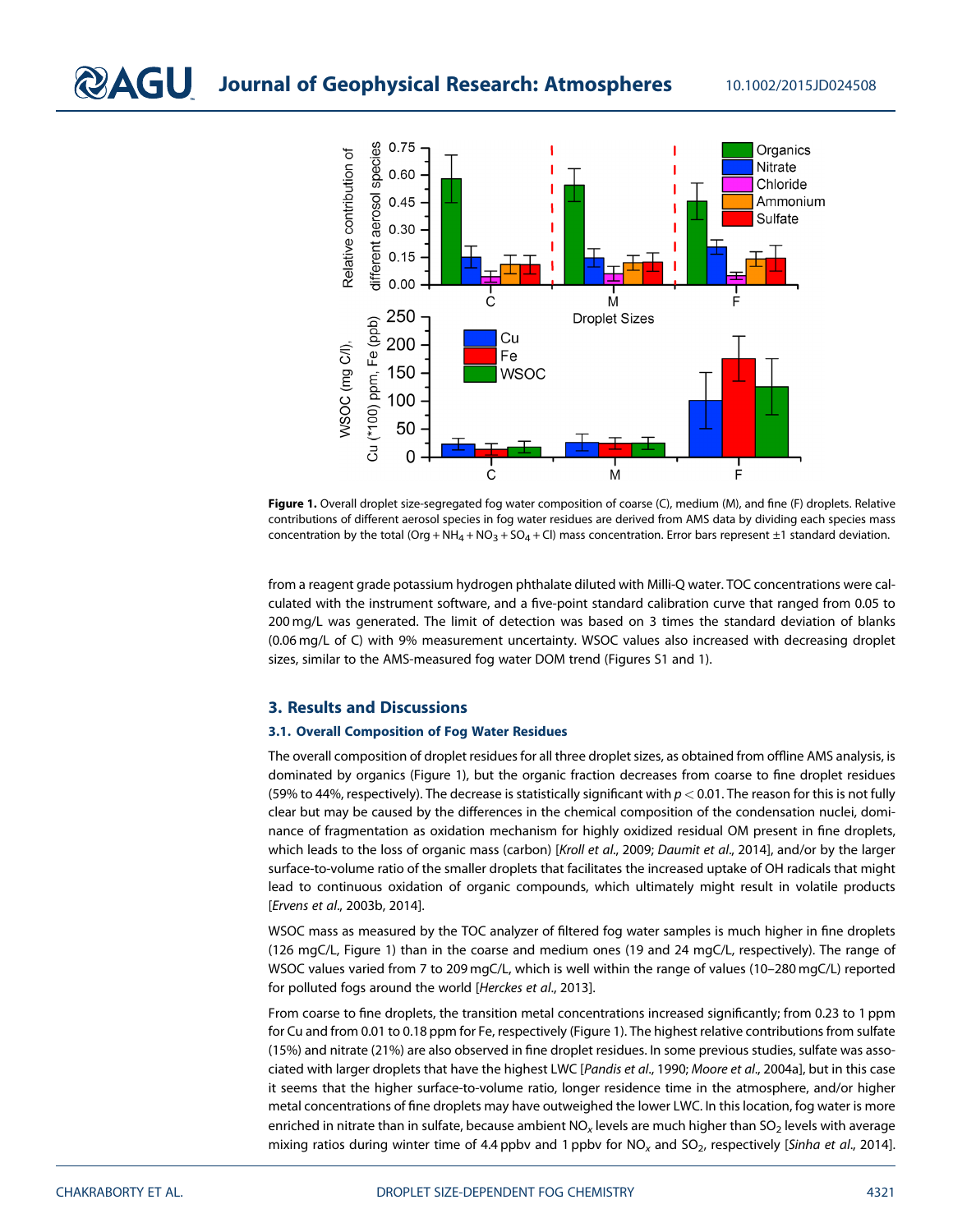

Figure 2. (a) Measured H/C and O/C ratios for fine (F), medium (M), and coarse (C) droplets. (b) Average f44 [(m/z 44)/total OA] and f43 [(m/z 43)/total OA] signals for the three droplet classes. Red lines show the "triangle plot" for ambient OA as suggested by Ng et al. [2011]. Error bars denote  $\pm 1$  standard deviation.

The fog water pH indicated slightly acidic or neutral solutions (5.1  $<$  pH  $<$  7.3) and did not vary much across droplet sizes. NH $_4^+$  concentrations were sufficient to neutralize the acidic anions (SO $_4^{2-}$ , NO $_3^{-}$ ) in all three droplet sizes.

Fine droplet residuals also contain the highest concentrations of all aerosol constituents, as expected (Figure S1), since they are least dilute. Fine droplet samples result in a visibly "yellowish" solution compared to almost clear solutions of other drop sizes (Figure S2). The presence of light-absorbing materials in fog and cloud water has been reported before in locations impacted by biomass burning [Gelencser et al., 2003; Nguyen et al., 2012; Desyaterik et al., 2013].

Generally, for all solutes, intradroplet variability (Figure 1) was significant across all three droplet sizes, which indicates that the composition of droplet residues from similar droplet size fractions also show considerable variation from one fog event to another.

#### 3.2. Characteristics of Organic Residues of Size-Resolved Droplet 3.2.1. O/C Ratio

AMS-derived O/C ratios of size-resolved fog droplet residues (average of all samples  $O/C = 0.73$ ) are much higher than those of ambient submicron OA, present before or during the fog (O/C ~ 0.40 and 0.54, respectively) [Chakraborty et al., 2015]. The O/C ratios of fine droplet residues are also much higher than those of the other two coarser droplet size residues, while their H/C ratio is much lower (H/C = 1.15) compared to residual OM associated with larger droplets (H/C =1.33 and 1.29 for coarse and medium droplets, respectively; Figure 2a). This indicates that fine droplet residues contain more highly oxidized OM than coarse or medium droplet residues. This observation is further supported by the dominance of more oxidized functional groups like carboxylic acids in fine droplet residues ([CHOgt1  $(O > 1)$ ], organic fragments in AMS containing more than one oxygen in Figure S3) compared to the larger size droplet residues, where CH groups from less oxidized organic compounds dominate [Frossard et al., 2014]. In terms of the O/C ratio, WSOC mass, and OM functional group composition, coarse and medium droplet residues are very similar; the reason for these similarities between coarse and medium droplet residues can be attributed to similarities in their LWC as described in section 2.1. In the case of medium droplet residues, a clear split is observed in their O/C ratio,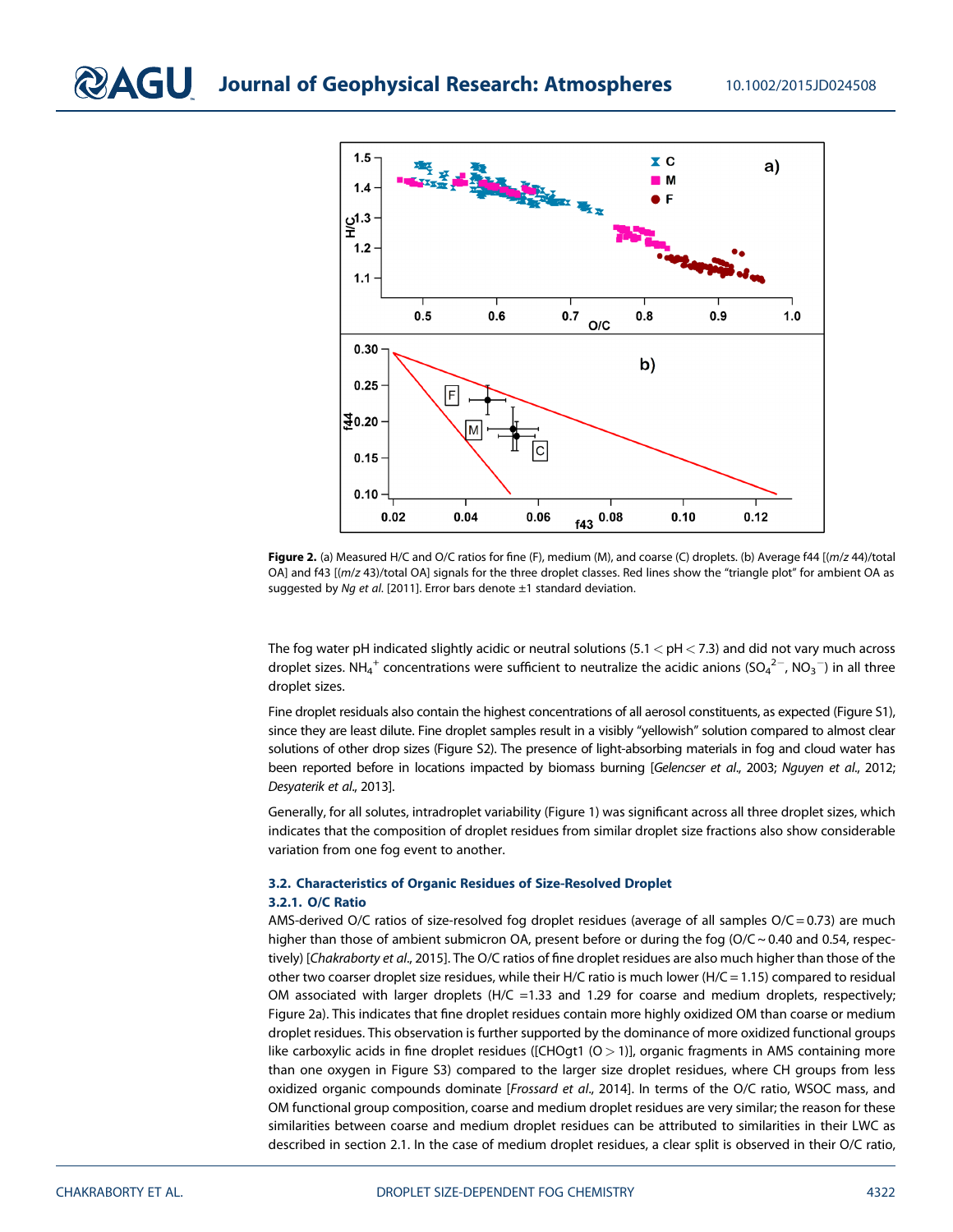ranging from moderate to higher O/C (Figure 2a). The reason for this trend is not fully clear; future investigations to explain this observation with a higher number of samples of fog water are warranted.

In the present study, the average O/C ratios of fog water residual organics for all three droplet classes are much higher than the values reported in other studies for bulk fog and cloud water  $(O/C = 0.43$  and 0.62, respectively) [Mazzoleni et al., 2010; Zhao et al., 2013b]. However, in those studies, fog water samples are directly analyzed via the soft ESI (electro spray ionization) technique without any prior drying, so some differences may have been caused by the analysis of the different media (fog water versus residues) and different methods of analysis (hard electron impact ionization in AMS versus soft ESI technique). A large fraction of dissolved fog water OC is usually composed of small volatile organic acids and aldehydes, e.g., HCHO and HCOOH [Ervens et al., 2013; Herckes et al., 2013], which largely evaporate during water evaporation [Daumit et al., 2014] while passing through the silica gel drier in front of the AMS and, therefore, are unlikely to contribute to the fog residue O/C. However, the residual + interstitial ambient OA during fog events also had much lower average O/C ratio (0.54) than the fog water organic residues (average  $O/C = 0.73$ ) but exhibited a higher ratio than prefog ambient OA (average  $O/C \sim 0.4$ , range: 0.30–0.60). However, as mentioned earlier, ambient OA consists of both more oxidized water-soluble and less oxidized nonsoluble organics, while fog droplet residues only represent the soluble fraction of OM. Therefore, it is important to identify whether these higher O/C ratios inside fog droplets have resulted from scavenging of water-soluble, highly oxidized organics from ambient OA or whether oxidative processing occurred on organics inside the droplets. Unfortunately, characteristics of water-soluble organics of ambient OA have not been separately measured. However, oxidized ambient OA can be considered to be a proxy of WSOA (water-soluble OA) [Timonen et al., 2013], so using source apportionment of ambient OA, one can separate out the oxidized (secondary) OA from total ambient OA, thus, indirectly quantifying the WSOA contribution to total OA. Based on source apportionment of ambient OA [Chakraborty et al., 2015], OOA, i.e., oxidized OA and aged biomass burning OA (BBOA) factors have been identified, which are both secondary or atmospherically processed OA with much higher O/C ratio in addition to several primary factors, i.e., HOA (hydrocarbon-like OA, which mostly originates from vehicular emissions) and BBOA. Based on this previous analysis, we have calculated the bulk O/C ratio of prefog WSOA (section 1 and Figure S4 in Supporting Information S1) and found it to be much higher  $(O/C = 0.60)$  than the O/C ratio of prefog ambient total OA  $(O/C = 0.47)$  but even lower than the average O/C value of least oxidized coarse droplet residues (O/C = 0.68). This suggests that aqueous oxidation has occurred inside the droplets leading to an enhancement of the O/C ratio. This enhancement is also reflected in trends of the O/C ratio of ambient OA as it increased from prefog to postfog periods (Figure S5).

These findings could have important implication for smog-fog-smog cycle proposed by Munger et al. [1983]. Highly oxidized and possibly more hygroscopic fog residues [Asa-Awuku et al., 2015] can interact more efficiently with atmospheric moisture, thus paving the way for more smog and fog formation under suitable meteorological conditions. The addition of these highly oxidized fog-processed residues to preexisting aerosols increases their soluble mass and therefore may lead to higher drop numbers during a fog event. In a previous aerosol volatility study, it was found that fine droplet residues contain more low volatility OM than coarser ones, in line with their higher O/C ratios (cf. also section 3.2.3) [Jimenez et al., 2009]. However, the volatility and O/C relationship is very complex, and higher O/C does not always lead to lower volatility as reported in a few previous studies [Tritscher et al., 2011; Paciga et al., 2016]. Volatility can be influenced by several other parameters like carbon number, molecular structures, and ambient conditions [Kroll et al., 2011; Tritscher et al., 2011; Donahue et al., 2014; Paciga et al., 2016].

#### 3.2.2. Triangle Plot

In order to elucidate the difference further among residues of differently sized fog droplets, the f44 versus f43 triangle plot [Ng et al., 2011] is used (Figure 2b). In this plot, f44 denotes the mass of  $(m/z = 44)$ /total OA and f43 is the mass of  $(m/z = 43)$ /total OA. In the AMS,  $m/z = 44$  usually originates from the decarboxylation of organic acids [Takegawa et al., 2005; Zhang et al., 2005], while m/z = 43 is from fragmentation of less oxidized aldehydes and ketones [Miyakawa et al., 2008]. As OA aging continues, f44 typically increases, whereas f43 decreases indicating the conversion of less oxidized aldehyde or ketone functional groups to more oxidized carboxylic functional groups, thus, causing a shift of the data points toward the upper left corner in the triangular space. This triangle plot also reveals that the fine droplet residues contain more aged and oxidized OM than the residues of the other two droplet sizes. There are several explanations for this trend: (i) Fine droplets have a higher surface-to-volume ratio than larger ones which allows faster dissolution of small carbonyls that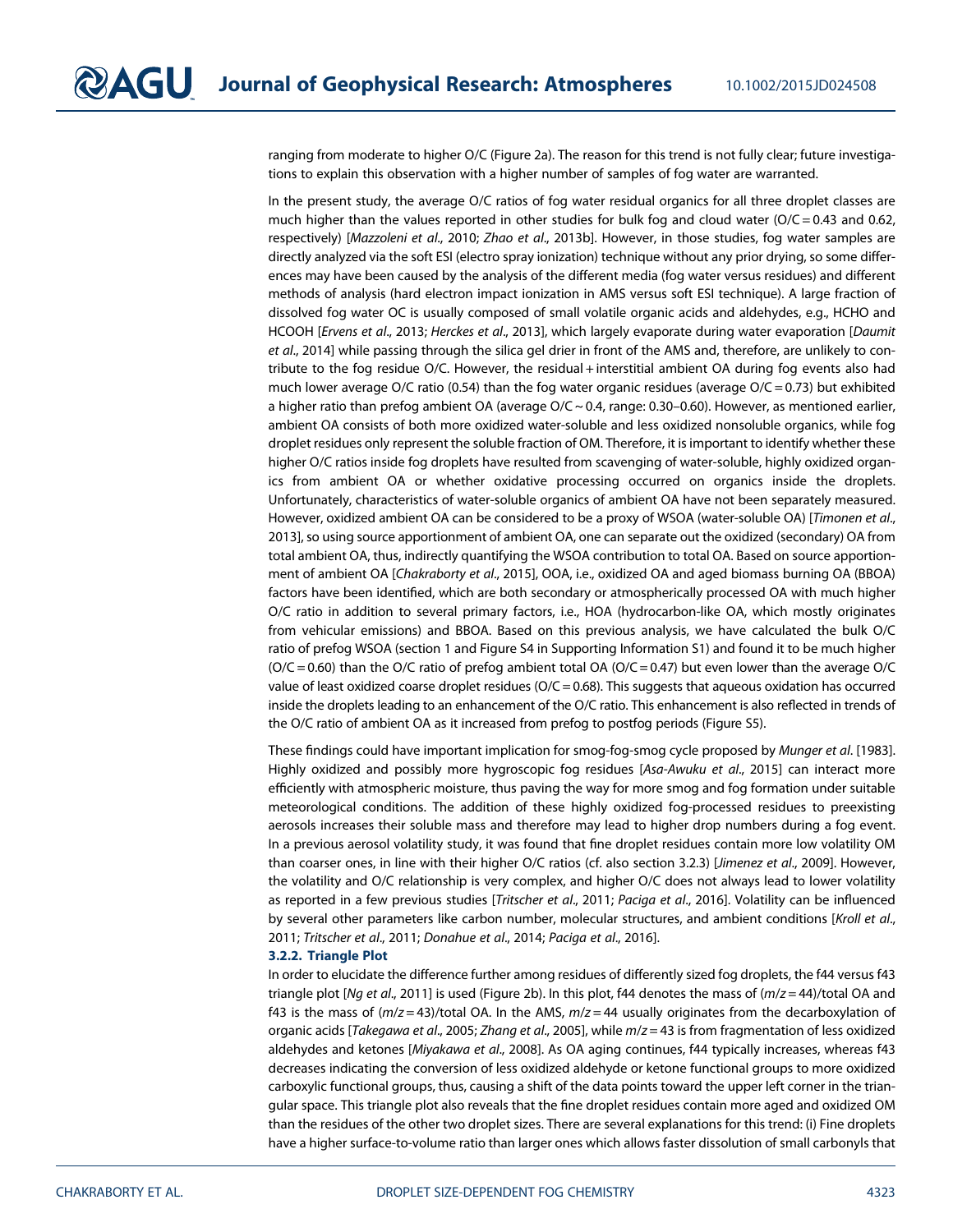might act as aqSOA precursors in those droplets [Ervens et al., 2003b]. (ii) Not only the uptake rates of organic compounds but also those of oxidants (e.g., OH radicals) are enhanced, which leads to more efficient oxidation of aqSOA precursors [Ervens et al., 2014]. (iii) The concentration of Fe and Cu ions is many times higher inside fine droplets than in coarser ones (Figure 1), possibly leading to additional OH radical production but also to other complex interactions in terms of organic ligand chemistry and other oxidant cycling. However, the effects associated with metal chemistry cannot be fully quantified here due to the lack of complete information of their dissolved fraction in fog water (cf. section 4). (iv) The ambient residence time of fine droplets can be expected to be generally higher (slower settling) as compared to larger droplets, so organics inside the fine droplets might be processed for longer duration. (v) It is possible that fine and coarse droplets have formed on condensation nuclei with different composition [Gupta et al., 2004; Singh et al., 2011]. It seems likely that all of these reasons might have contributed to the observed trends to some extent; however, based on the current data set, only (i) and (ii) can be considered as more certain, whereas the other ones are rather speculative.

#### 3.2.3. Volatility of Residual OM

Fog water samples were atomized and passed through a silica gel drier and TD kept at 200°C to the AMS to determine the extremely low volatility (ELV) fraction of residual OM. This remaining mass fraction (MFR) is the fraction of the mass of the droplet residues that remains in the particle phase after being heated at 200°C inside the TD. Residues left behind after droplet evaporation are already less volatile than the volatile species that evaporate simultaneously with fog water. However, most of the AMS + TD-based field volatility studies [Huffman et al., 2009; Häkkinen et al., 2012; Poulain et al., 2014; Gkatzelis et al., 2016] were conducted on previously dried ambient aerosols (usually inlet RH < 20%) with a wide range of heating temperatures from 50°C to 400°C, and the main aim of those studies was to evaluate the volatility profiles of ambient OA. Results of those studies indicated that the major fraction of the ambient OA is semivolatile in nature [Huffman et al., 2009; Lee et al., 2010; Häkkinen et al., 2012], i.e., it was evaporated at 150–200°C. This means that, depending upon atmospheric conditions, they can be present in the gas or particulate phases, respectively [Huffman] et al., 2009]. Although ambient particles will never be exposed to 150–200°C, the vaporization enthalpy as determined in the TD allows conclusions about its gas/particle partitioning in the ambient atmosphere.

Therefore, the result of our volatility study provides some indication about the fractions of these droplet sizeresolved oxidized residues being ELV or semivolatile in nature. The ELV fraction is more likely to remain in the particle phase under different ambient conditions, whereas the semivolatile fraction may (partially) escape to gas phase during daytime when temperatures are high and ambient concentrations are diluted due to boundary layer expansion. This kind of size-segregated volatility measurement of fog droplet residues has not been carried out before. The relative comparison among the residues of the three droplet sizes demonstrates that fine droplet residues with highest O/C ratios also contain the highest fraction of ELV OM, while coarser droplet residues with lowest O/C ratios contain the lowest fraction. The difference in MFR between coarse (0.35 ± 0.05) and fine droplets (0.43  $\pm$  0.04) is modest in magnitude but statistically significant,  $p < 0.03$  (Figure 3a). This result is in agreement with the conventional inverse relationship between OA oxidation ratio and OA volatility [Jimenez et al., 2009]. These results also demonstrate that a major fraction of residual OM is semivolatile to moderately volatile in nature. However, a substantial fraction (>30%) of residual OM is most likely to remain in the particulate phase under ambient conditions. Interestingly, the fraction of residual OM left behind after TD treatment with a RT of 53 s is still higher than the MFR reported (0.10–0.20) during nonfoggy periods for ambient OA from several studies at other locations at 200°C and with much shorter RT (10-15 s) [Huffman et al., 2009; Lee et al., 2010]. The contribution of these highly oxidized residues may impact the bulk properties of total background ambient OA, which is reflected in Figure S5 where postfog (daytime period after a fog event) O/C ratios and oxidized OA concentrations are significantly higher compared to prefog periods. Note that the organics lost inside TD do not include highly volatile species (e.g., HCHO and HCOOH) that evaporate upon fog water evaporation, as the atomized fog water is first passed through a silica gel drier before being heated in TD and analyzed by AMS (section 2.3). However, these compounds are not thought to contribute to ambient residual mass, as in ambient fog they also escape to the gas phase during drop evaporation.

The dominance of semivolatile materials in residual OM in spite of overall high O/C ratios is not entirely surprising considering that laboratory studies suggested that aqueous oxidation can produce organics with a wide range of volatilities, ranging from volatile to extremely low volatility products [Dennis-Smither et al., 2014; Yu et al., 2014]. For coarse and medium droplet residues, the difference in the O/C ratios due to TD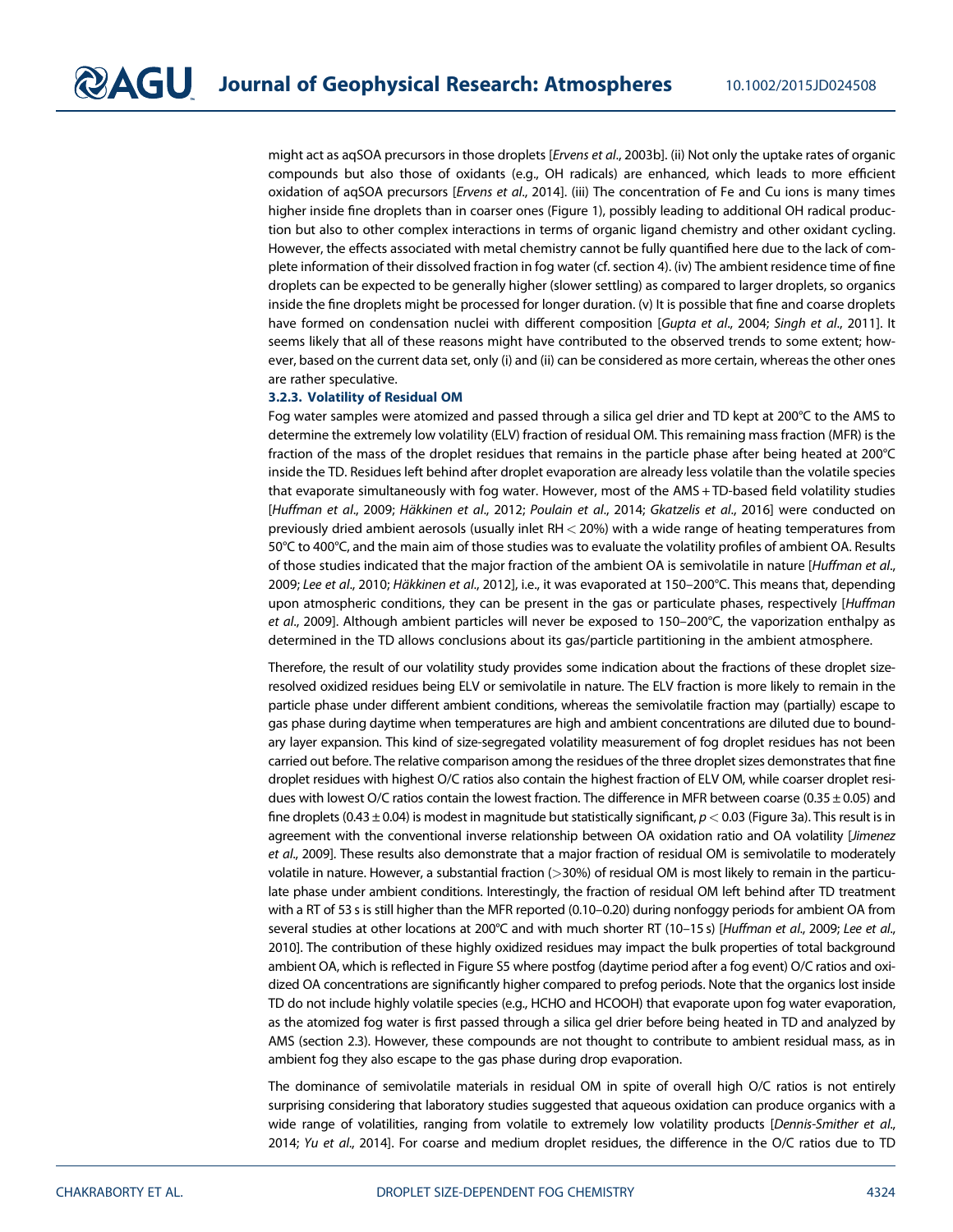

Figure 3. (a) O/C ratio (left axis) and remaining mass fraction (MFR; right axis) and (b) f44 versus f43 in fine (F), medium (M), and coarse (C) droplets before and after passing through a thermodenuder. Error bars represent ±1 standard deviation for each droplet size class.

treatment is insignificant, but for fine droplet residues there is a statistically significant increase ( $p < 0.03$ ); in the triangle plot (Figure 3b), it is observed that only for fine droplets after TD treatment the point moved to the upper left corner, i.e., f44 increased while f43 decreased (both are statistically significant changes,  $p < 0.02$ ), which means that in the fine droplet residues, less oxidized organics are also more volatile in nature.

For large droplet residues, f43 decreases without any corresponding increase in f44 after TD treatment, which is a notable difference to trends for fine droplet residues. Changes in the O/C ratio before and after passing through the TD are also insignificant for large droplet residues. These findings indicate that in coarse droplet residues, the difference in volatility between remaining and evaporated organics cannot be explained by the O/C ratio and/or aging alone. This is not very surprising since several other factors apart from O/C can influence volatility of organics [Tritscher et al., 2011; Paciga et al., 2016]. In addition, Altieri et al. [2008] have shown that higher molecular weight compounds and/or oligomers formed in cloud usually have lower O/C ratios than their monomeric parent compounds but are likely to be less volatile due to a higher number of carbon atoms [Jimenez et al., 2009]. Therefore, it seems possible that the remaining, relatively low volatility but less oxidized organics in the coarse droplet residues are oligomers and/or other high-molecular-weight compounds [Hallquist et al., 2009].

#### 3.3. OrganoSulfur Compounds as Tracer Compounds for Aqueous Phase Processing

Often, the presence of organosulfur compounds is considered evidence of aqueous processing as they are mostly formed via aqueous chemistry [Ervens et al., 2011; McNeill et al., 2012]. Organosulfur compounds found in ambient aerosols can comprise organosulfates (OS,  $-ROSO<sub>3</sub>$ ) [Perri et al., 2010] or sulfonates such as methane sulfonic acid (MSA, CH<sub>3</sub>SO<sub>3</sub>H) and hydroxyl methane sulfonate (HMS, HOCH<sub>2</sub>SO<sub>3</sub> $^-$ ) [Whiteaker and Prather, 2003; Dall'Osto et al., 2009; Ge et al., 2012]. Unambiguous and quantitative identification of any type of organosulfur compounds is very difficult using AMS as it uses a hard thermal decomposition process resulting in complete fragmentation of the parent molecules [Farmer et al., 2010; Hawkins et al., 2010]. Most of these compounds will be fragmented into smaller SO<sup>+</sup> and SO<sub>2</sub><sup>+</sup> ions, which might be falsely assigned to inorganic sulfates in the AMS fragmentation table [Hawkins et al., 2010]. In a previous study, it was concluded based on chamber experiments that some covalent C-O-S bonds of OS may have been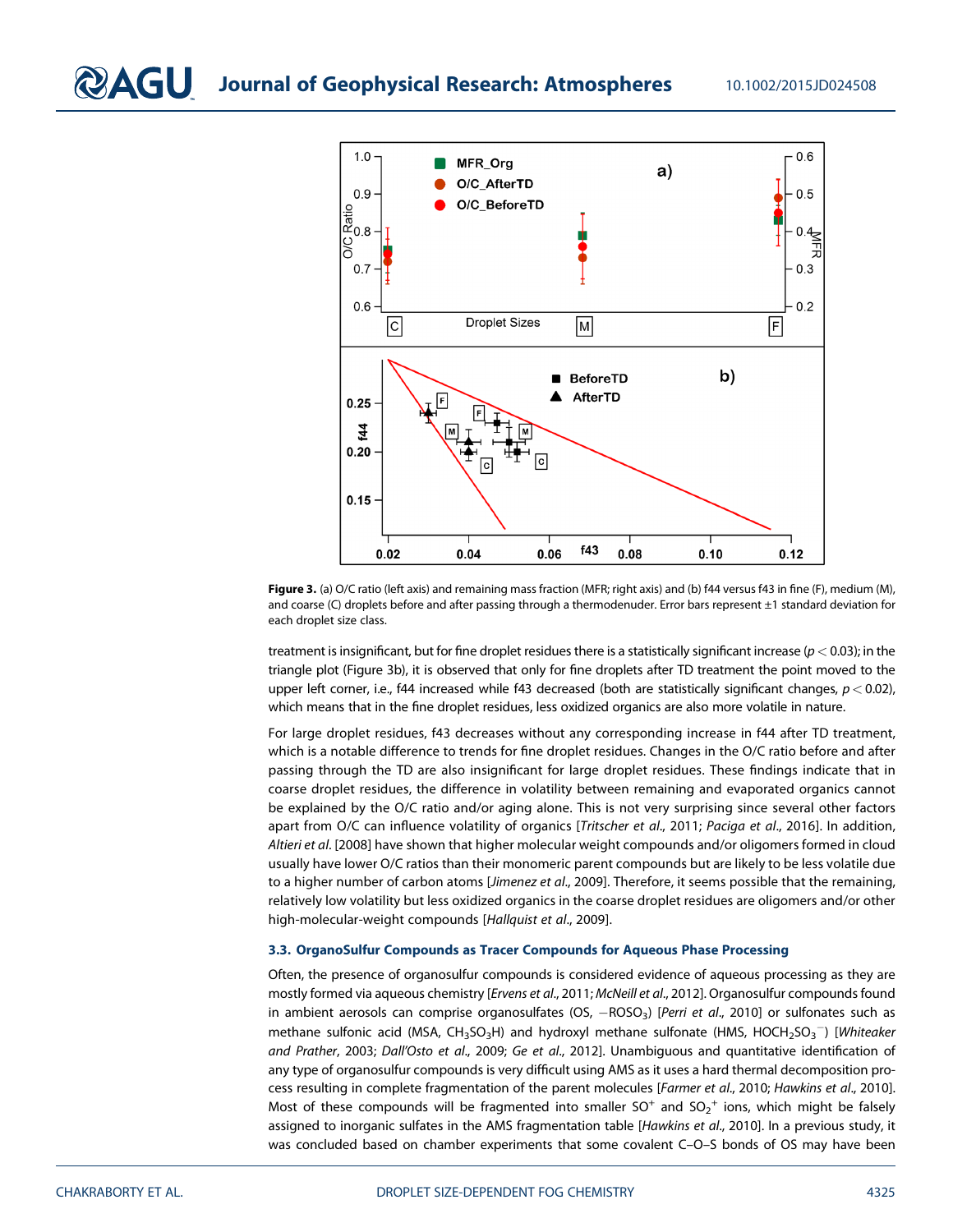retained inside the AMS even after vaporization, although no OS fragments were directly identified in that study [Liggio and Li, 2006]. MSA was qualitatively determined in a previous study of fog-processed ambient residual aerosols using high-resolution (HR) AMS [Ge et al., 2012]. Farmer et al. [2010] suggested that fragments like  $\text{CH}_3\text{SO}_2^+$  originate from both OS and adducts (sulfonates) in the AMS and can provide an upper estimate of organosulfur compounds present by comparison with organosulfur AMS standards. We observed several organosulfur fragments in HR AMS spectra of fog droplet residuals (Figure S6); the signals of these fragments are clear enough for unambiguous differentiation from adjacent ions. Fragments identified in fog water (Figure S6) match those of methane sulfonic acid (MSA, CH<sub>3</sub>SO<sub>3</sub>H) in the AMS spectra [Ge et al., 2012]. Apart from that, the presence of HMS, considered as another tracer for aqueous processing [Whiteaker and Prather, 2003; Dall'Osto et al., 2009], is also identified qualitatively via AMS. As HMS formation is generally accelerated at higher  $pH$  ( $>6$ ), the relatively high pH values of collected fog water samples  $(5.3 < pH < 7.1)$  have provided suitable conditions for HMS formation and stability. The ratio of different sulfate AMS fragments (SO $^+$ /SO $_3^+$  and SO $_2^+$ /SO $_3^+$ ) is higher for samples containing HMS as compared to samples with only ammonium sulfate, since some fragments, such as SO $_3^{\,+}$ , are not produced by HMS [*Dall'Osto et al.,* 2009; Ge et al., 2012]. These ratios (SO<sup>+</sup>/SO<sub>3</sub><sup>+</sup> and SO<sub>2</sub><sup>+</sup>/SO<sub>3</sub><sup>+</sup>) are nearly 2–3 times higher in residual OM (11 and 17, respectively) compared to the ratios observed in ambient OA (5 and 6, respectively) during the study period. These ratios are also much higher than those from pure ammonium sulfate fragments (5 and 7, respectively) determined by our AMS. Therefore, it seems that OS, such as HMS, are present inside fog water residues in significant quantity. We have not analyzed any organosulfur standards in our AMS, so we are unable to provide any quantitative estimates. Interestingly, no organosulfur fragments were identified in AMS spectra of the real-time ambient (background) OA mass taken during the foggy periods of 2012–13 and 2013–14, which strongly suggests that OS were formed in the fog droplets.

#### 4. Trends in aqSOA Formation Predicted by Box Model Studies

#### 4.1. Model Description

In order to explore the reasons for the drop-size-dependent trends in OA loading and oxygenation state, model simulations were performed with a particular focus on the role of OH sources within the droplet. The detailed model description can be found in section 3 of SI, with the initial aqueous phase concentrations in Table S1, uptake parameters in Table S2, and gas phase mixing ratios in Table S3. We do not attempt to exactly reproduce the chemical composition of the fog droplets or their residues due to the lack of detailed gas phase measurements during the study period. Instead, we chose glyoxal as a proxy of aqSOA precursors, since its oxidation chemistry has been studied in detail before [Lim et al., 2013], and simulate its oxidation chemistry in fog droplets. This approach is quite simplified and might lead to an overestimate of the resulting O/C ratios as other precursors are known to produce less oxidized compounds. However, a relative comparison between the droplet sizes is still meaningful and reveals sensitivities of trends in O/C ratios to oxidant levels and droplet sizes. The goal of the model studies is to predict trends in oxygenation state (O/C) throughout the drop population and therefore to test our understanding of aqSOA formation and processing within the aqueous phase. Assumptions of O/C ratios of aqSOA products upon glyoxal oxidation are discussed in section 3 of S1.

The three droplet classes in the model are represented by average drop sizes (10, 20, and 25 μm) that are created from averages of the measured droplet populations (Figure S7). OH in the gas phase is initialized with a relatively low concentration (5 $\cdot$ 10 $^{4}$ cm $^{-3}$ ), which corresponds to typical levels as observed during night at other locations, which seems appropriate for the foggy periods that occurred mostly during nighttime and morning hours. These concentrations result in glyoxal concentrations of a few tens of parts per thousand upon oxidation of proxy precursors (toluene, benzene, and isoprene; Table S3) and glyoxal productions rates of <10 ppt/s, being in agreement with prior measurements at various locations [Washenfelder et al., 2011].

In a first simulation, it is assumed that all OH in the aqueous phase is transported from the gas phase. The second simulation considers Fenton reactions as an additional OH source and subsequent recycling of the oxidized metal ions via

$$
Fe^{2+}/Cu^{+} + H_{2}O_{2} \rightarrow Fe^{3+}/Cu^{2+} + OH^{-} + OH \tag{R1}
$$

$$
Fe^{3+}/Cu^{2+} + HO_2/O_2^- \rightarrow Fe^{2+}/Cu^+ + O_2(+H^+)
$$
 (R2)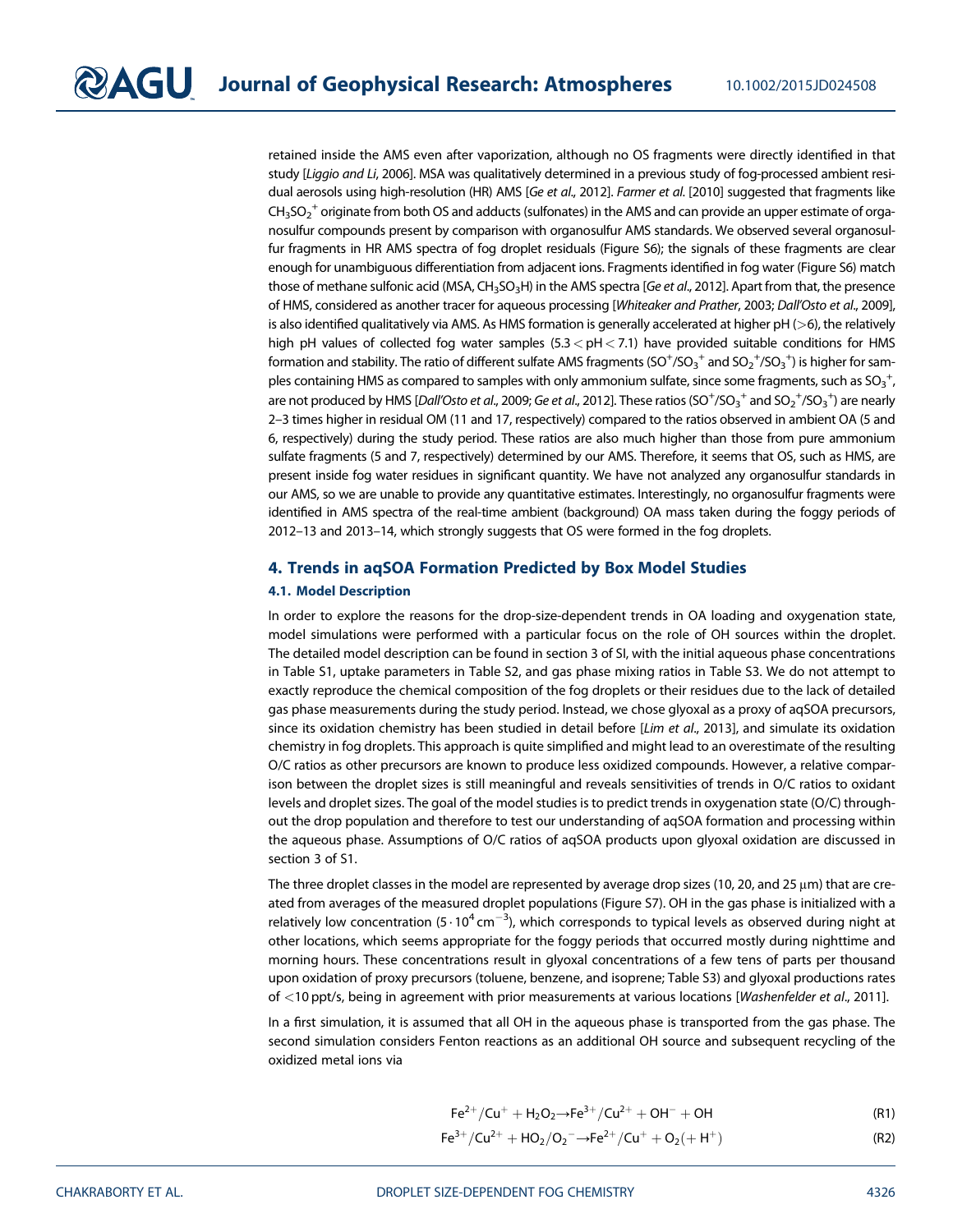

Figure 4. Predicted and observed (dotted lines) average O/C ratios for drop sizes 10  $\mu$ m (red), 20  $\mu$ m (blue), and 25  $\mu$ m (black). Model results are bounded by the assumptions that none (solid lines) or all (dashed lines) Fe and Cu ions are available for photochemical Fenton reactions. Bold lines mark ranges for assumed fog thickness of 20–50 m.

Fe and Cu concentrations for the three drop classes were taken from the fog water measurements (section 2.4). While we assume in the second simulation that all Fe and Cu ions are available for aqueous phase reactions, this assumption might represent an overestimate since not all ions might be dissolved. Previous measurements of the photochemically available fraction of iron in aerosol particles have shown values from <3% to 100% [Siefert et al., 1996]. In fog and stratus clouds, this fraction was on average smaller (2–53%) for iron, whereas it was similar for copper (13-100%) [Siefert et al., 1998]. The model does not include the direct photolysis of metal-organo-complexes (e.g., iron-oxalato complexes). Under particular conditions, these processes might be a substantial sink for oxalate [Sorooshian et al., 2013]; however, for ligands other than oxalate, they will not affect a large fraction of the total OM [Weller et al., 2014].

Previous model sensitivity studies have suggested that under many conditions OH uptake is the main OH source in the aqueous phase, followed by Fenton reactions [Ervens et al., 2003a; Tilgner et al., 2013]. Some studies suggest that additional OH sources in the aqueous phase exist, e.g., from organic compounds [Zhao et al., 2013a]; however, due to the lack of mechanistic data, these sources cannot be quantified to date yet. Due to these canceling effects (i.e., overestimating the role of Fenton reactions and neglecting other OH aqueous phase sources), we think that our assumption of using Fenton reactions as the only chemical OH source is a reasonable approximation of a high limit of OH in the aqueous phase. A recent sensitivity study suggested that OH-initiated aqSOA formation in the aqueous phase is OH-limited since the moderately soluble OH radical is not sufficiently fast transported into the droplets, and aqueous phase OH sources are not efficient enough to compensate the OH loss to organics [Ervens et al., 2014]. In this latter study, it was shown that on a drop-to-drop basis, aqSOA is most efficiently formed in small droplets as they have the highest surface-to-volume ratio and solute concentrations and, therefore, the highest OH concentration and lowest OH limitation, respectively.

#### 4.2. Model Results

The order of O/C ratios in Figure 4 as predicted by the model follows the observed trends (Figure 3a). Droplets of different sizes likely have different lifetimes and therefore processing times. In order to give a trend of such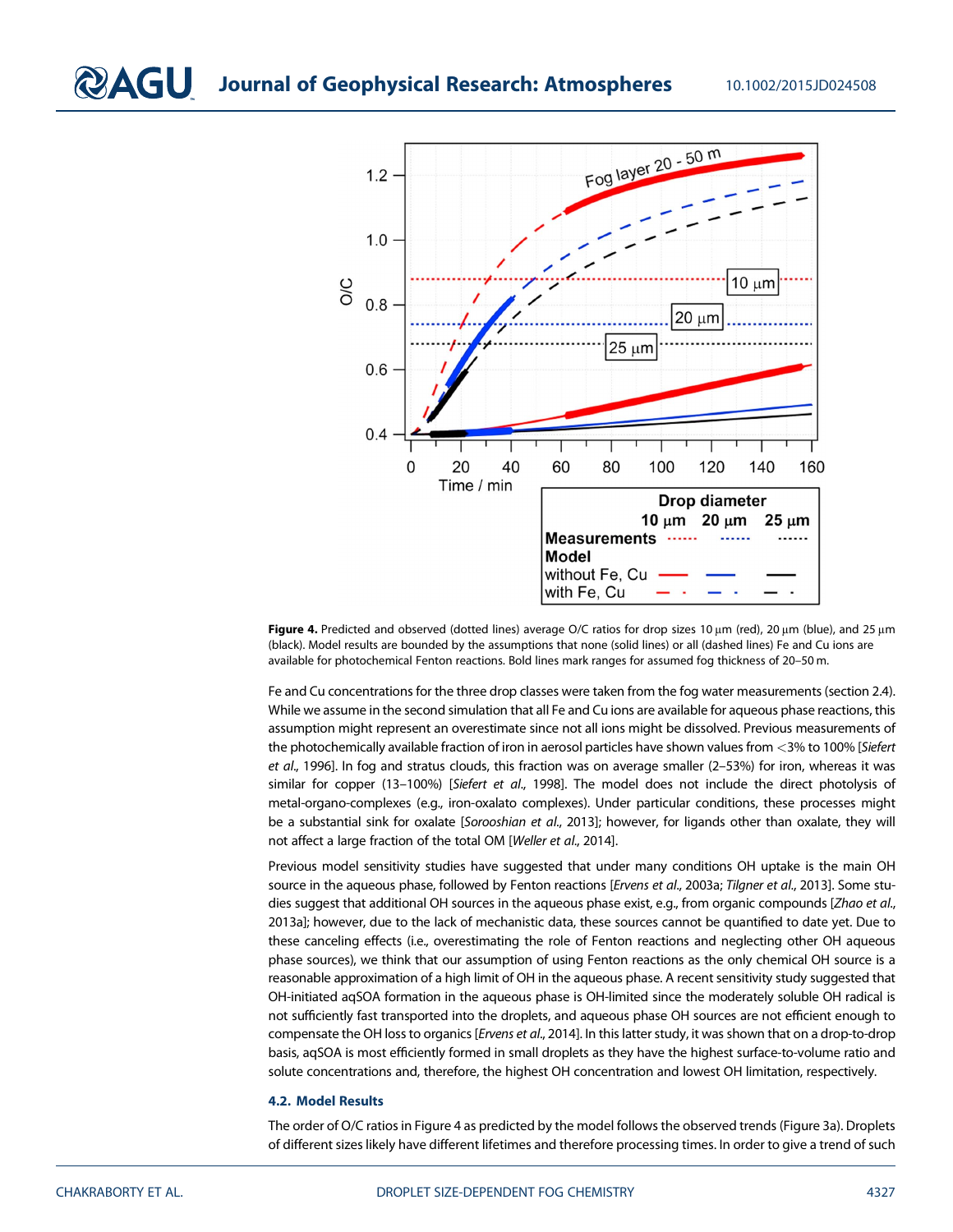time scales, in Figure 4, ranges for assumed lifetimes are marked for the different droplet sizes in the fog layer. As the thickness of the fog layers at the measurement location varied, a range of fog thickness is assumed (20–50 m), in agreement with typical values for radiation fogs. The droplet lifetimes were calculated under the assumption that droplets fall from the middle of a fog layer to the ground [Seinfeld and Pandis, 2006]. The resulting time is an average value since other droplets fall from the top of layer and will have a longer lifetime, whereas droplets that fall from near the fog base live shorter. These assumptions bound the lifetime of a droplet, and therefore, the time that is available for aqueous phase processing in a very approximate manner. However, in order to estimate trends and due to lack of other means to estimate this time scale, it seems a reasonable approach. Due to the relatively high RH during foggy periods (average RH = 97%, range of 92–100%, associated measurement uncertainty is 5%), faster evaporation of small droplets was likely negligible as compared to their settling.

The predicted O/C ratios using OH uptake as the only OH source are lower than the observed ones for all drop sizes. If chemical OH sources in the aqueous phase are added ("with Fe, Cu" in Figure 4), O/C ratios tend to be overestimated. However, it should be kept in mind that the model only simulates aqSOA formation from glyoxal. The predicted products oxalate and glyoxylate have a much higher O/C ratio (1.5 and 2, respectively) than frequently found for total aqSOA [Lim et al., 2010; Ervens et al., 2011; Lee et al., 2012]. Comparing the relative differences between predicted O/C ratios for the three drop sizes (Figure 4), the simulations without metal ions (solid lines) show that the O/C ratio in the two largest size classes (medium and coarse) are very similar to each other, whereas the smallest one is predicted to exhibit the highest O/C ratio, in agreement with trends in the measurements (Figure 3a). The results suggest that the role of metal ions in producing OH might have been overestimated, in particular for the smallest droplets where incomplete dissolution might be most likely due to lowest LWC. As discussed earlier, assuming that all measured metal ions are available for aqueous phase reactions likely represents an overestimate. However, additional aqueous phase reactions might also lead to OH radicals (e.g., direct photolysis of H<sub>2</sub>O<sub>2</sub> and nitrate [Ervens et al., 2003a], or organics); however, their role might be relatively small due to low photochemical activity in the morning hours.

The model studies confirm the general trends in O/C ratios of the measurements. Exact agreement in predicted SOA mass and O/C ratios cannot be expected, since we restricted our simulations to oxidation of glyoxal only, whereas in ambient fog droplets and residues many additional organics will contribute to the organic fraction. Comparison of the two simulations (only OH uptake, and additional chemical OH source in the aqueous phase as denoted as "without Fe, Cu" and "with Fe, Cu," respectively, Figure 4) suggests that not only the higher surface-to-volume ratio of the smaller droplets but also trends in metal concentrations that initiate OH formation as well as estimates of processing times are needed to fully represent variability in oxygenation states within a fog droplet population.

#### 5. Atmospheric Implications and Conclusions

Fog water analysis via AMS revealed that fine droplets (diameter: 4–16 μm) are more concentrated in terms of organic and inorganic solutes as compared to medium  $(16-22 \mu m)$  and coarse  $(22 \mu m)$  ones. Residues of fine droplets are more enriched in more highly oxidized and low volatility OM as evident from their higher O/C ratio and higher mass fraction remaining in the TD as compared to coarser ones. A substantial portion (>50%) of residual organics left behind by evaporated droplets is removed upon heating at 200°C, indicating that much of the highly oxidized residues are semivolatile in nature. However, it also indicates that a decent portion of droplet residues will remain in the particulate phase and possibly impact the properties of background aerosols as evident from the increase in the O/C ratio that occurred during fog events as shown by the comparison of prefog and postfog samples. Accompanying box model studies support that fine droplets can produce much more highly oxidized material than their larger counterparts. Model results also indicate the importance of metal-assisted Fenton reactions in producing highly oxidized OM. Our findings also suggest that to accurately predict SOA formation and processing in fog/cloud droplets and their effects on ambient aerosols, one needs to take into account fog/cloud microstructure, such as droplet size distribution and lifetime, LWC, thickness, and duration. These conclusions are similar to those that were drawn in earlier studies on sulfate formation [Moore et al., 2004b].

In South Asia, fog frequency has increased in the last few decades along with air pollution [Mohan and Payra, 2009; Syed et al., 2012]. Polluted air with more aerosol particles and higher mass loadings usually is more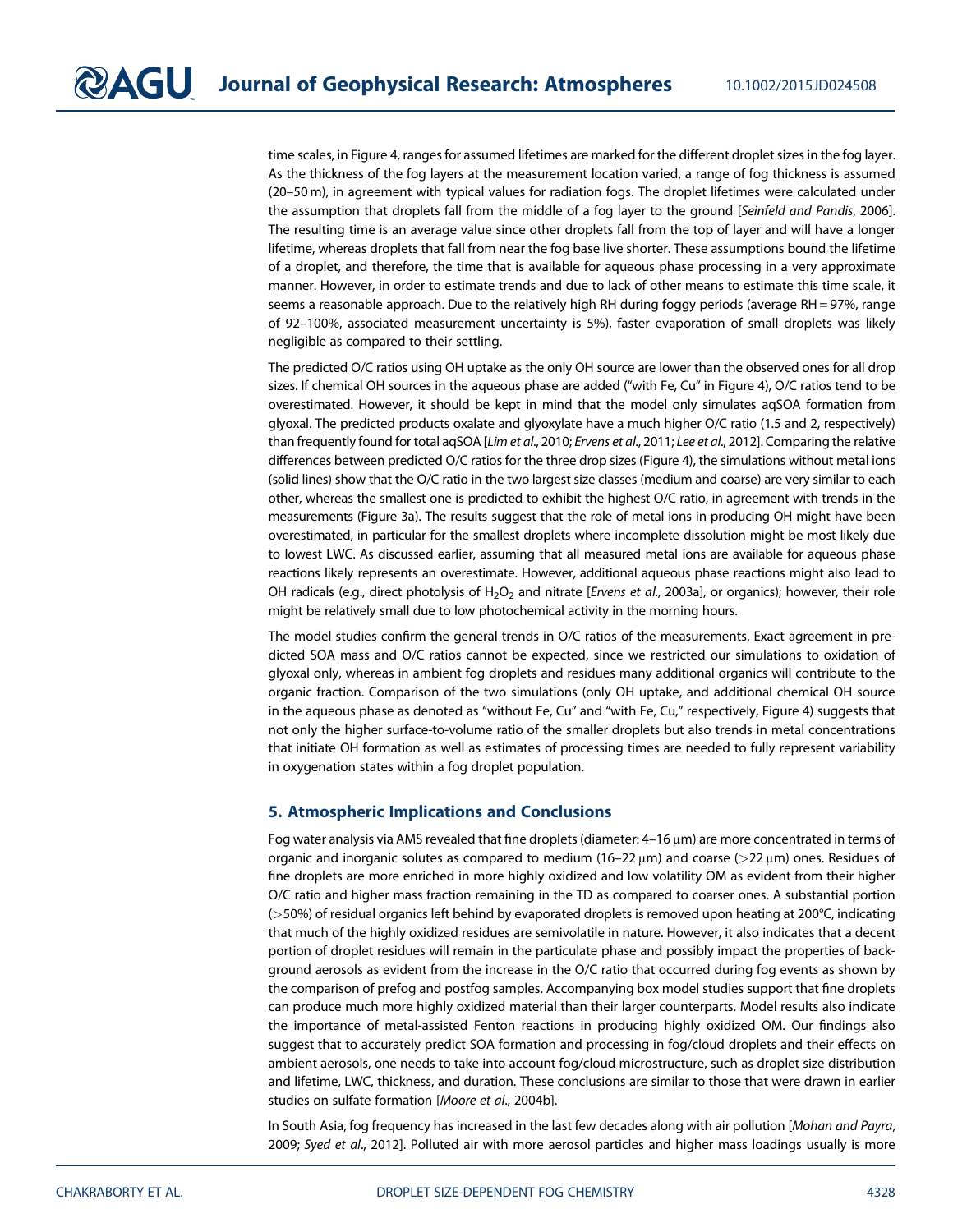prone to form fog with more numerous but smaller droplets [Bréon et al., 2002; Pandithurai et al., 2009]. The smaller drops settle more slowly and thus enhance fog duration and limit cleansing. Therefore, this shift toward smaller fog droplet sizes might lead to enhanced production of highly oxidized, less volatile SOA mass, which in turn might impact the resulting particle properties in terms of hygroscopicity and lifetime. Such trends might (partially) reverse the role of fog as a natural cleansing agent of the atmosphere due to efficient fine particle scavenging and settling of droplets.

#### Acknowledgments

We acknowledge the support of IIT Kanpur for providing us with an HR-ToF-AMS for PG research and teaching. We would also like to acknowledge support of the Indian Ministry of Human Resource and Development (3-21/2014- TS.1) for providing us some financial assistance to carry out this research. This research is also partially supported by the U.S. Agency for International Development (AID-OAA-A-11- 00012). In addition we thank Deepika Bahttu for useful discussions. All the data and results that are used to support the conclusions of this article can be obtained upon request from the corresponding authors by sending emails to tarun@iitk.ac.in and/or snt@iitk.ac.in. This article contains supporting information of 11 pages (S1–S11) with seven figures (Figures S1–S7) and three tables (Tables S1–S3).

#### References

- Aiken, A. C., et al. (2008), O/C and OM/OC ratios of primary, secondary, and ambient organic aerosols with high-resolution time-of-flight aerosol mass spectrometry, Environ. Sci. Technol., 42(12), 4478–4485, doi:10.1021/es703009q.
- Altieri, K. E., S. P. Seitzinger, A. G. Carlton, B. J. Turpin, G. C. Klein, and A. G. Marshall (2008), Oligomers formed through in-cloud methylglyoxal reactions: Chemical composition, properties, and mechanisms investigated by ultra-high resolution FT-ICR mass spectrometry, Atmos. Environ., 42(7), 1476–1490, doi:10.1016/j.atmosenv.2007.11.015.
- An, W. J., R. K. Pathak, B.-H. Lee, and S. N. Pandis (2007), Aerosol volatility measurement using an improved thermodenuder: Application to secondary organic aerosol, J. Aerosol Sci., 38(3), 305–314, doi:10.1016/j.jaerosci.2006.12.002.
- Asa-Awuku, A., A. Sorooshian, R. C. Flagan, J. H. Seinfeld, and A. Nenes (2015), CCN properties of organic aerosol collected below and within marine stratocumulus clouds near Monterey, California, Atmosphere (Basel), 6(11), 1590–1607, doi:10.3390/atmos6111590.
- Behera, S. N., and M. Sharma (2010), Reconstructing primary and secondary components of PM<sub>2.5</sub> composition for an urban atmosphere, Aerosol Sci. Technol., 44(11), 983–992, doi:10.1080/02786826.2010.504245.
- Brennan, M. C. (2008), A Practical Approach to Quantitative Metal Analysis of Organic Matrices, First., Wiley, Sussex.
- Bréon, F.-M., D. Tanré, and S. Generoso (2002), Aerosol effect on cloud droplet size monitored from satellite, Science, 295, 834–838, doi:10.1126/science.1066434.
- Canagaratna, M. R., et al. (2007), Chemical and microphysical characterization of ambient aerosols with the aerodyne aerosol mass spectrometer, Mass Spectrom. Rev., 26(2), 185–222, doi:10.1002/mas.20115.
- Canagaratna, M. R., et al. (2015), Elemental ratio measurements of organic compounds using aerosol mass spectrometry: Characterization, improved calibration, and implications, Atmos. Chem. Phys., 15(1), 253–272, doi:10.5194/acp-15-253-2015.
- Chakraborty, A., D. Bhattu, T. Gupta, S. N. Tripathi, and M. R. Canagaratna (2015), Real-time measurements of ambient aerosols in a polluted Indian city: Sources, characteristics and processing of organic aerosols during foggy and non-foggy periods, J. Geophys. Res. Atmos., 120, 9006–9019, doi:10.1002/2015JD023419.
- Collett, J. L., K. J. Hoag, D. E. Sherman, A. Bator, and L. W. Richards (1999), Spatial and temporal variations in San Joaquin Valley fog chemistry, Atmos. Environ., 33(1), 129–140.
- Crilley, L. R., G. A. Ayoko, and L. Morawska (2013), Analysis of organic aerosols collected on filters by aerosol mass spectrometry for source identification, Anal. Chim. Acta, 803, 91–96, doi:10.1016/j.aca.2013.07.013.
- Dall'Osto, M., R. M. Harrison, H. Coe, and P. Williams (2009), Real-time secondary aerosol formation during a fog event in London, Atmos. Chem. Phys., 9(7), 2459–2469, doi:10.5194/acp-9-2459-2009.
- Das, S. K., A. Jayaraman, and A. Misra (2008), Fog-induced variations in aerosol optical and physical properties over the Indo-Gangetic Basin and impact to aerosol radiative forcing, Ann. Geophys., 26(6), 1345–1354.
- Daumit, K. E., A. J. Carrasquillo, J. F. Hunter, and J. H. Kroll (2014), Laboratory studies of the aqueous-phase oxidation of polyols: Submicron particles vs. bulk aqueous solution, Atmos. Chem. Phys., 14(19), 10,773–10,784, doi:10.5194/acp-14-10773-2014.
- DeCarlo, P. F., et al. (2006), Field-deployable, high-resolution, time-of-flight aerosol mass spectrometer, Anal. Chem., 78(24), 8281-8289, doi:10.1021/ac061249n.
- Dennis-Smither, B. J., F. H. Marshall, R. E. H. Miles, T. C. Preston, and J. P. Reid (2014), Volatility and oxidative aging of aqueous maleic acid aerosol droplets and the dependence on relative humidity, J. Phys. Chem. A, 118(30), 5680-5691, doi:10.1021/jp504823j.
- Desyaterik, Y., Y. Sun, X. Shen, T. Lee, X. Wang, T. Wang, and J. L. Collett (2013), Speciation of "brown" carbon in cloud water impacted by agricultural biomass burning in eastern China, J. Geophys. Res. Atmos., 118, 7389–7399, doi:10.1002/jgrd.50561.
- Donahue, N. M., A. L. Robinson, E. R. Trump, I. Riipinen, and J. H. Kroll (2014), Volatility and aging of atmospheric organic aerosol, Top. Curr. Chem., 339, 97–144, doi:10.1007/128-2012-355.
- Ehrenhauser, F. S., K. Khadapkar, Y. Wang, J. W. Hutchings, O. Delhomme, R. R. Kommalapati, P. Herckes, M. J. Wornat, and K. T. Valsaraj (2012), Processing of atmospheric polycyclic aromatic hydrocarbons by fog in an urban environment, J. Environ. Monit., 14(10), 2566-2579, doi:10.1039/c2em30336a.
- Ervens, B. (2015), Modeling the processing of aerosol and trace gases in clouds and fogs, Chem. Rev., 115(10), 4157–4198, doi:10.1021/ cr5005887.
- Ervens, B., et al. (2003a), CAPRAM 2.4 (MODAC mechanism): An extended and condensed tropospheric aqueous phase mechanism and its application, J. Geophys. Res., 108(D14), 4266, doi:10.1029/2002JD002202.
- Ervens, B., P. Herckes, G. Feingold, T. Lee, J. L. Collett, and S. M. Kreidenweis (2003b), On the drop-size dependence of organic acid and formaldehyde concentrations in fog, J. Atmos. Chem., 46(3), 239–269, doi:10.1023/a:1026393805907.
- Ervens, B., B. J. Turpin, and R. J. Weber (2011), Secondary organic aerosol formation in cloud droplets and aqueous particles (aqSOA): A review of laboratory, field and model studies, Atmos. Chem. Phys., 11(21), 11,069–11,102, doi:10.5194/acp-11-11069-2011.
- Ervens, B., Y. Wang, J. Eagar, W. R. Leaitch, A. M. Macdonald, K. T. Valsaraj, and P. Herckes (2013), Dissolved organic carbon (DOC) and select aldehydes in cloud and fog water: The role of the aqueous phase in impacting trace gas budgets, Atmos. Chem. Phys., 13(10), 5117–5135, doi:10.5194/acp-13-5117-2013.
- Ervens, B., A. Sorooshian, Y. B. Lim, and B. J. Turpin (2014), Key parameters controlling OH-initiated formation of secondary organic aerosol in the aqueous phase (aqSOA), J. Geophys. Res. Atmos., 119, 3997–4016, doi:10.1002/2013JD021021.
- Farmer, D. K., A. Matsunaga, K. S. Docherty, J. D. Surratt, J. H. Seinfeld, P. J. Ziemann, and J. L. Jimenez (2010), Response of an aerosol mass spectrometer to organonitrates and organosulfates and implications for atmospheric chemistry, Proc. Natl. Acad. Sci. U.S.A., 107(15), 6670–6675, doi:10.1073/pnas.0912340107.
- Forkel, R., W. Seidl, A. Ruggaber, and R. Dlugi (1995), Fog chemistry during EUMAC Joint Cases: Analysis of routine measurements in southern Germany and model calculations, Meteorol. Atmos. Phys., 57(1–4), 61–86, doi:10.1007/BF01044154.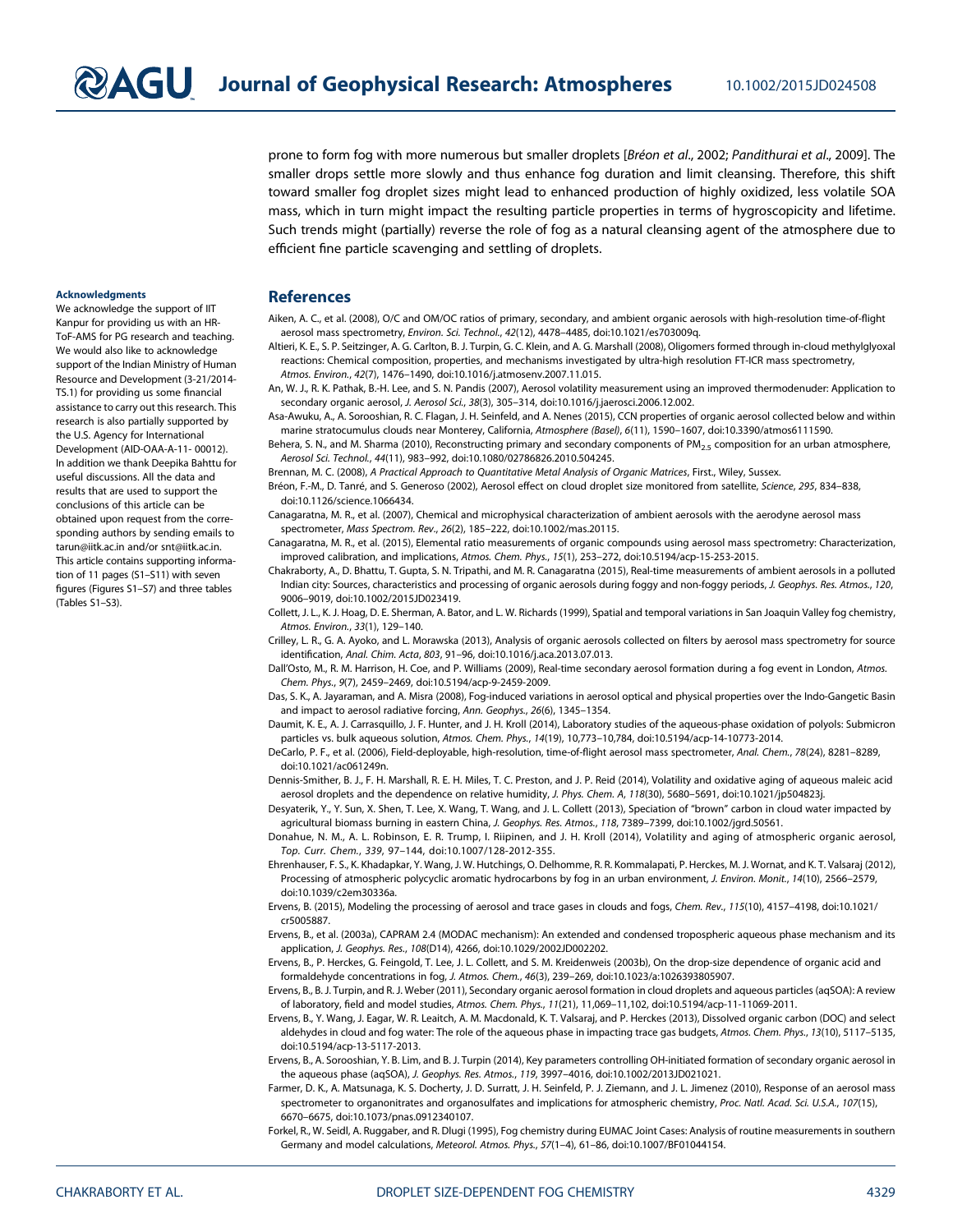$\nabla$  $\blacktriangle G$  Journal of Geophysical Research: Atmospheres 10.1002/2015JD024508

Frank, G., et al. (1998), Droplet formation and growth in polluted fogs, Contrib. Atmos. Phys., 71(1), 65–85.

Frossard, A. A., L. M. Russell, P. Massoli, T. S. Bates, and P. K. Quinn (2014), Side-by-side comparison of four techniques explains the apparent differences in the organic composition of generated and ambient marine aerosol particles, Aerosol Sci. Technol., 48(3), V-X, doi:10.1080/ 02786826.2013.879979.

Ge, X., Q. Zhang, Y. Sun, C. R. Ruehl, and A. Setyan (2012), Effect of aqueous-phase processing on aerosol chemistry and size distributions in Fresno, California, during wintertime, Environ. Chem., 9(3), 221–235, doi:10.1071/en11168.

Gelencser, A., A. Hoffer, G. Kiss, E. Tombacz, R. Kurdi, and L. Bencze (2003), In-situ formation of light-absorbing organic matter in cloud water, J. Atmos. Chem., 45(1), 25–33, doi:10.1023/a:1024060428172.

Gilardoni, S., et al. (2014), Fog scavenging of organic and inorganic aerosol in the Po Valley, Atmos. Chem. Phys., 14(13), 6967–6981, doi:10.5194/acp-14-6967-2014.

Gkatzelis, G. I., D. K. Papanastasiou, K. Florou, C. Kaltsonoudis, E. Louvaris, and S. N. Pandis (2016), Measurement of nonvolatile particle number size distribution, Atmos. Meas. Tech., 9(1), 103–114, doi:10.5194/amt-9-103-2016.

GOI (2011), Indian Census 2011. [Available at http://www.census2011.co.in/census/district/535-kanpur-nagar.html.]

Grieshop, A. P., M. A. Miracolo, N. M. Donahue, and A. L. Robinson (2009), Constraining the volatility distribution and gas-particle partitioning of combustion aerosols using isothermal dilution and thermodenuder measurements, Environ. Sci. Technol., 43(13), 4750–4756, doi:10.1021/es8032378.

Gupta, T., P. Demokritou, and P. Koutrakis (2004), Effects of physicochemical properties of ultrafine particles on the performance of an ultrafine particle concentrator, Aerosol Sci. Technol., 38, 37–45, doi:10.1080/027868290502272.

Häkkinen, S. A. K., et al. (2012), Long-term volatility measurements of submicron atmospheric aerosol in Hyytiälä, Finland, Atmos. Chem. Phys., 12(22), 10,771–10,786, doi:10.5194/acp-12-10771-2012.

Hallquist, M., et al. (2009), The formation, properties and impact of secondary organic aerosol: Current and emerging issues, Atmos. Chem. Phys., 9, 5155–5236, doi:10.5194/acp-9-5155-2009.

Hammer, E., et al. (2014), Size-dependent particle activation properties in fog during the ParisFog 2012/13 field campaign, Atmos. Chem. Phys., 14(19), 10,517–10,533, doi:10.5194/acp-14-10517-2014.

Hawkins, L. N., L. M. Russell, D. S. Covert, P. K. Quinn, and T. S. Bates (2010), Carboxylic acids, sulfates, and organosulfates in processed continental organic aerosol over the southeast Pacific Ocean during VOCALS-REx 2008, J. Geophys. Res., 115, D13201, doi:10.1029/2009JD013276.

Herckes, P., T. Lee, L. Trenary, G. G. Kang, H. Chang, and J. L. Collett (2002), Organic matter in Central California radiation fogs, Environ. Sci. Technol., 36(22), 4777–4782, doi:10.1021/es025889t.

Herckes, P., K. T. Valsaraj, and J. L. Collett (2013), A review of observations of organic matter in fogs and clouds: Origin, processing and fate, Atmos. Res., 132, 434–449, doi:10.1016/j.atmosres.2013.06.005.

Herckes, P., A. R. Marcotte, Y. Wang, and J. L. Collett (2014), Fog composition in the Central Valley of California over three decades, Atmos. Res., 151, 20–30, doi:10.1016/j.atmosres.2014.01.025.

Herrmann, H., T. Schaefer, A. Tilgner, S. A. Styler, C. Weller, M. Teich, and T. Otto (2015), Tropospheric aqueous-phase chemistry: Kinetics, mechanisms, and its coupling to a changing gas phase, Chem. Rev., 115(10), 4259–4334, doi:10.1021/cr500447k.

Hoag, K. J., J. L. Collett, and S. N. Pandis (1999), The influence of drop size-dependent fog chemistry on aerosol processing by San Joaquin Valley fogs, Atmos. Environ., 33, 4817–4832.

Huffman, J. A., et al. (2009), Chemically-resolved aerosol volatility measurements from two megacity field studies, Atmos. Chem. Phys., 9(18), 7161–7182. Jimenez, J. L., et al. (2009), Evolution of organic aerosols in the atmosphere, Science, 326(5959), 1525-1529, doi:10.1126/science.1180353. Joshi, M., B. K. Sapra, A. Khan, S. N. Tripathi, P. M. Shamjad, T. Gupta, and Y. S. Mayya (2012), Harmonisation of nanoparticle concentration

measurements using GRIMM and TSI scanning mobility particle sizers, J. Nanoparticle Res., 14(12), doi:10.1007/s11051-012-1268-8. Kaul, D. S., T. Gupta, S. N. Tripathi, V. Tare, and J. L. Collett Jr. (2011), Secondary organic aerosol: A comparison between foggy and nonfoggy days, Environ. Sci. Technol., 45(17), 7307–7313, doi:10.1021/es201081d.

Kaul, D. S., T. Gupta, and S. N. Tripathi (2014), Source apportionment for water soluble organic matter of submicron aerosol: A comparison between foggy and nonfoggy episodes, Aerosol Air Qual. Res., 14(5), 1527–1533, doi:10.4209/aaqr.2013.10.0319.

Kiss, G., B. Varga, A. Gelencsér, Z. Krivácsy, Á. Molnár, T. Alsberg, L. Persson, H. C. Hansson, and M. Cristina Facchini (2001), Characterisation of polar organic compounds in fog water, Atmos. Environ., 35(12), 2193–2200.

Kokkola, H., S. Romakkaniemi, and A. Laaksonen (2003), On the formation of radiation fogs under heavily polluted conditions, Atmos. Chem. Phys., 3(3), 581–589, doi:10.5194/acp-3-581-2003.

Kroll, J. H., J. D. Smith, D. L. Che, S. H. Kessler, D. R. Worsnop, and K. R. Wilson (2009), Measurement of fragmentation and functionalization pathways in the heterogeneous oxidation of oxidized organic aerosol, Phys. Chem. Chem. Phys., 11(36), 8005–8014, doi:10.1039/b905289e.

Kroll, J. H., et al. (2011), Carbon oxidation state as a metric for describing the chemistry of atmospheric organic aerosol, Nat. Chem., 3(2), 133–139, doi:10.1038/nchem.948.

Lambe, A. T., et al. (2013), Relationship between oxidation level and optical properties of secondary organic aerosol, Environ. Sci. Technol., 47(12), 6349–6357, doi:10.1021/es401043j.

Lane, T. E., N. M. Donahue, and S. N. Pandis (2008), Simulating secondary organic aerosol formation using the volatility basis-set approach in a chemical transport model, Atmos. Environ., 42(32), 7439–7451, doi:10.1016/j.atmosenv.2008.06.026.

Lee, A. K. Y., K. L. Hayden, P. Herckes, W. R. Leaitch, J. Liggio, A. M. Macdonald, and J. P. D. Abbatt (2012), Characterization of aerosol and cloud water at a mountain site during WACS 2010: Secondary organic aerosol formation through oxidative cloud processing, Atmos. Chem. Phys., 12(15), 7103–7116, doi:10.5194/acp-12-7103-2012.

Lee, B. H., et al. (2010), Measurement of the ambient organic aerosol volatility distribution: Application during the Finokalia Aerosol Measurement Experiment (FAME-2008), Atmos. Chem. Phys., 10(24), 12,149–12,160, doi:10.5194/acp-10-12149-2010.

Liggio, J., and S. M. Li (2006), Organosulfate formation during the uptake of pinonaldehyde on acidic sulfate aerosols, Geophys. Res. Lett., 33, L13808, doi:10.1029/2006GL026079.

Lim, Y. B., Y. Tan, M. J. Perri, S. P. Seitzinger, and B. J. Turpin (2010), Aqueous chemistry and its role in secondary organic aerosol (SOA) formation, Atmos. Chem. Phys., 10(21), 10,521–10,539, doi:10.5194/acp-10-10521-2010.

Lim, Y. B., Y. Tan, and B. J. Turpin (2013), Chemical insights, explicit chemistry, and yields of secondary organic aerosol from OH radical oxidation of methylglyoxal and glyoxal in the aqueous phase, Atmos. Chem. Phys., 13(17), 8651–8667, doi:10.5194/acp-13-8651-2013.

Lin, G., S. Sillman, J. E. Penner, and A. Ito (2014), Global modeling of SOA: The use of different mechanisms for aqueous-phase formation, Atmos. Chem. Phys., 14(11), 5451–5475, doi:10.5194/acp-14-5451-2014.

Liu, P. S. K., R. Deng, K. A. Smith, L. R. Williams, J. T. Jayne, M. R. Canagaratna, K. Moore, T. B. Onasch, D. R. Worsnop, and T. Deshler (2007), Transmission efficiency of an aerodynamic focusing lens system: Comparison of model calculations and laboratory measurements for the Aerodyne Aerosol Mass Spectrometer, Aerosol Sci. Technol., 41(8), 721–733, doi:10.1080/02786820701422278.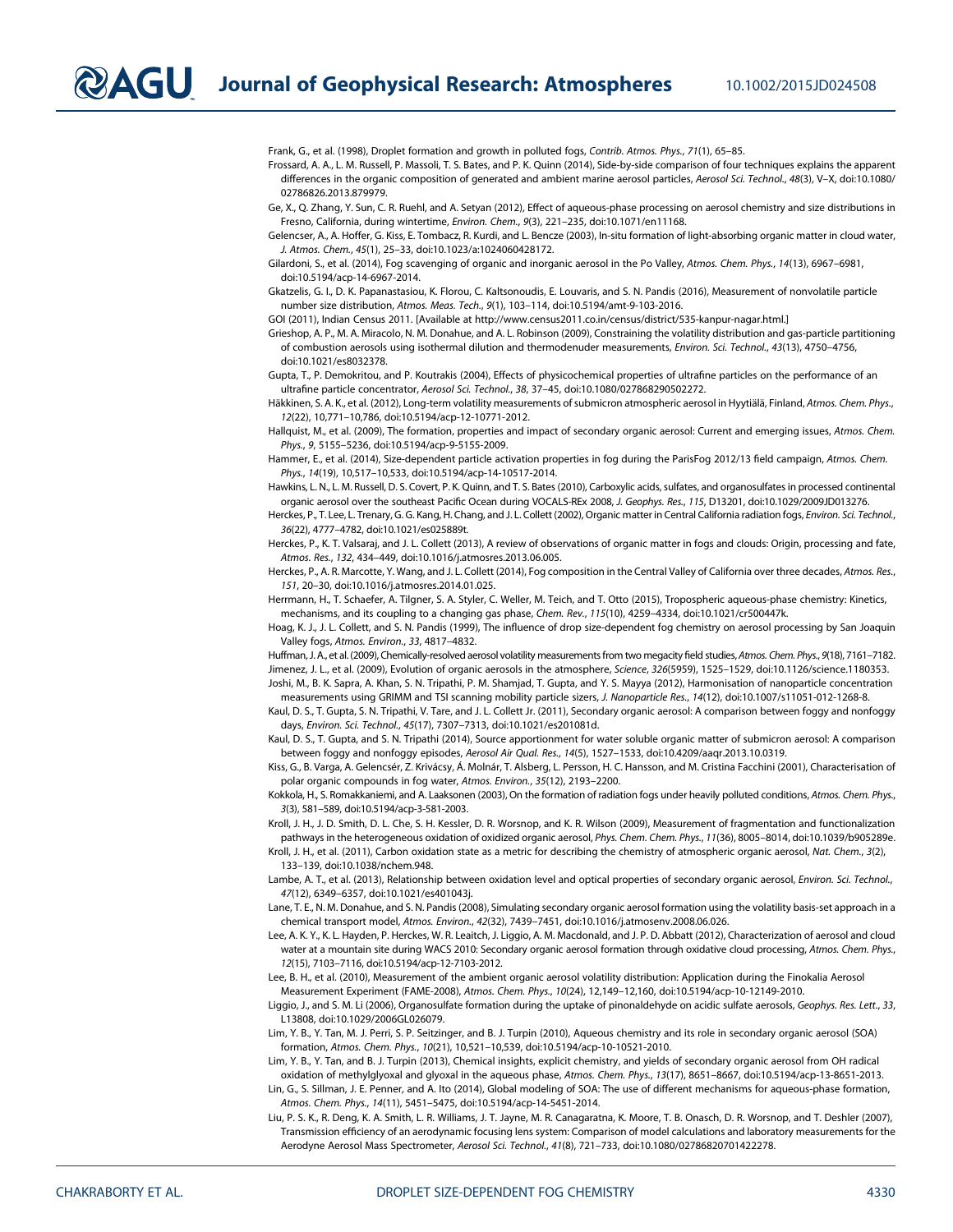Maria, S. F., L. M. Russell, M. K. Gilles, and S. C. B. Myneni (2004), Organic aerosol growth mechanisms and their climate-forcing implications, Science, 306(5703), 1921–1924, doi:10.1126/science.1103491.

Mazzoleni, L. R., B. M. Ehrmann, X. Shen, A. G. Marshall, and J. L. Collett Jr. (2010), Water-soluble atmospheric organic matter in fog: Exact masses and chemical formula identification by ultrahigh-resolution Fourier transform ion cyclotron resonance mass spectrometry, Environ. Sci. Technol., 44(10), 3690–3697, doi:10.1021/es903409k.

- McNeill, V. F. (2015), Aqueous organic chemistry in the atmosphere: Sources and chemical processing of organic aerosols, Environ. Sci. Technol., 49(3), 1237–1244, doi:10.1021/es5043707.
- McNeill, V. F., J. L. Woo, D. D. Kim, A. N. Schwier, N. J. Wannell, A. J. Sumner, and J. M. Barakat (2012), Aqueous-phase secondary organic aerosol and organosulfate formation in atmospheric aerosols: A modeling study, Environ. Sci. Technol., 46(15), 8075–8081, doi:10.1021/ es3002986.
- Mishra, S. K., and S. N. Tripathi (2008), Modeling optical properties of mineral dust over the Indian Desert, J. Geophys. Res., 113, D23201, doi:10.1029/2008JD010048.
- Miyakawa, T., N. Takegawa, and Y. Kondo (2008), Photochemical evolution of submicron aerosol chemical composition in the Tokyo megacity region in summer, J. Geophys. Res., 113, D14304, doi:10.1029/2007JD009493.
- Mohan, M., and S. Payra (2009), Influence of aerosol spectrum and air pollutants on fog formation in urban environment of megacity Delhi, India, Environ. Monit. Assess., 151(1–4), 265–277, doi:10.1007/s10661-008-0268-8.

Moore, K. F., D. E. Sherman, J. E. Reilly, and J. L. Collett (2004a), Drop size-dependent chemical composition in clouds and fogs. Part I. Observations, Atmos. Environ., 38(10), 1389–1402, doi:10.1016/j.atmosenv.2003.12.013.

Moore, K. F., D. E. Sherman, J. E. Reilly, M. P. Hannigan, T. Lee, and J. L. Collett (2004b), Drop size-dependent chemical composition of clouds and fogs. Part II: Relevance to interpreting the aerosol/trace gas/fog system, Atmos. Environ., 38(10), 1403–1415, doi:10.1016/j. atmosenv.2003.12.014.

Munger, J. W., D. J. Jacob, J. M. Waldman, and M. R. Hoffmann (1983), Fogwater chemistry in an urban atmosphere, J. Geophys. Res., 88(C9), 5109–5121, doi:10.1029/JC088iC09p05109.

- Munger, J. W., C. Tiller, and M. R. Hoffmann (1986), Identification of hydroxymethanesulfonate in fog water, Science, 231(4735), 247–249, doi:10.1126/science.231.4735.247.
- Murphy, B., N. M. Donahue, and S. N. Pandis (2012), Simulating ambient organic aerosol aging with the 2D volatility basis set, Abstr. Pap. Am. Chem. Soc., 243.
- Ng, N. L., M. R. Canagaratna, J. L. Jimenez, P. S. Chhabra, J. H. Seinfeld, and D. R. Worsnop (2011), Changes in organic aerosol composition with aging inferred from aerosol mass spectra, Atmos. Chem. Phys., 11(13), 6465–6474, doi:10.5194/acp-11-6465-2011.
- Nguyen, T. B., P. B. Lee, K. M. Updyke, D. L. Bones, J. Laskin, A. Laskin, and S. A. Nizkorodov (2012), Formation of nitrogen- and sulfurcontaining light-absorbing compounds accelerated by evaporation of water from secondary organic aerosols, J. Geophys. Res., 117, D01207, doi:10.1029/2011JD016944.
- Paciga, A., et al. (2016), Volatility of organic aerosol and its components in the megacity of Paris, Atmos. Chem. Phys., 16(4), 2013-2023, doi:10.5194/acp-16-2013-2016.

Pandis, S. N., J. H. Seinfeld, and C. Pilinis (1990), Chemical composition differences in fog and cloud droplets of different sizes, Atmos. Environ. Part A., 24(7), 1957–1969, doi:10.1016/0960-1686(90)90529-V.

Pandithurai, G., T. Takamura, J. Yamaguchi, K. Miyagi, T. Takano, Y. Ishizaka, S. Dipu, and A. Shimizu (2009), Aerosol effect on cloud droplet size as monitored from surface-based remote sensing over East China Sea region, Geophys. Res. Lett., 36, L13805, doi:10.1029/2009GL038451.

Patidar, V., S. N. Tripathi, P. K. Bharti, and T. Gupta (2012), First surface measurement of cloud condensation nuclei over Kanpur, IGP: Role of long range transport, Aerosol Sci. Technol., 46, 973–982, doi:10.1080/02786826.2012.685113.

Perri, M. J., Y. B. Lim, S. P. Seitzinger, and B. J. Turpin (2010), Organosulfates from glycolaldehyde in aqueous aerosols and clouds: Laboratory studies, Atmos. Environ., 44(21–22), 2658–2664, doi:10.1016/j.atmosenv.2010.03.031.

Poulain, L., W. Birmili, F. Canonaco, M. Crippa, Z. J. Wu, S. Nordmann, G. Spindler, A. S. H. Prévôt, A. Wiedensohler, and H. Herrmann (2014), Chemical mass balance of 300°C non-volatile particles at the tropospheric research site Melpitz, Germany, Atmos. Chem. Phys., 14(18), 10,145–10,162, doi:10.5194/acp-14-10145-2014.

Raja, S., et al. (2008), Fog chemistry in the Texas-Louisiana Gulf Coast corridor, Atmos. Environ., 42(9), 2048–2061, doi:10.1016/ j.atmosenv.2007.12.004.

Seinfeld, J. H., and S. N. Pandis (2006), Atmospheric Chemistry and Physics: From Air Pollution to Climate Change, 2nd ed., Wiley, Sussex.

Siefert, R. L., S. M. Webb, and M. R. Hoffmann (1996), Determination of photochemically available iron in ambient aerosols, J. Geophys. Res., 101(D9), 14,441–14,449, doi:10.1029/96JD00857.

Siefert, R. L., A. M. Johansen, M. R. Hoffmann, and S. O. Pehkonen (1998), Measurements of trace metal (Fe, Cu, Mn, Cr) oxidation states in fog and stratus clouds, J. Air Waste Manage. Assoc., 48, 128–143.

- Singh, V. P., T. Gupta, S. N. Tripathi, C. Jariwala, and U. Das (2011), Experimental study of the effects of environmental and fog condensation nuclei parameters on the rate of fog formation and dissipation using a new laboratory scale fog generation facility, Aerosol Air Qual. Res., 11(2), 140–154, doi:10.4209/aaqr.2010.08.0071.
- Sinha, V., V. Kumar, and C. Sarkar (2014), Chemical composition of pre-monsoon air in the Indo-Gangetic Plain measured using a new air quality facility and PTR-MS: High surface ozone and strong influence of biomass burning, Atmos. Chem. Phys., 14(12), 5921–5941, doi:10.5194/acp-14-5921-2014.
- Sorooshian, A., Z. Wang, M. M. Coggon, H. H. Jonsson, and B. Ervens (2013), Observations of sharp oxalate reductions in stratocumulus clouds at variable altitudes: Organic acid and metal measurements during the 2011 E-PEACE campaign, Environ. Sci. Technol., 47(14), 7747–7756, doi:10.1021/es4012383.
- Syed, F. S., H. Körnich, and M. Tjernström (2012), On the fog variability over South Asia, Clim. Dyn., 39(12), 2993–3005, doi:10.1007/ s00382-012-1414-0.
- Takegawa, N., Y. Miyazaki, Y. Kondo, Y. Komazaki, T. Miyakawa, J. L. Jimenez, J. T. Jayne, D. R. Worsnop, J. D. Allan, and R. J. Weber (2005), Characterization of an Aerodyne Aerosol Mass Spectrometer (AMS): Intercomparison with other aerosol instruments, Aerosol Sci. Technol., 39(8), 760–770, doi:10.1080/02786820500243404.
- Tilgner, A., P. Brauer, R. Wolke, and H. Herrmann (2013), Modelling multiphase chemistry in deliquescent aerosols and clouds using CAPRAM3.0i, J. Atmos. Chem., 70(3), 221–256, doi:10.1007/s10874-013-9267-4.
- Timonen, H., et al. (2013), Characteristics, sources and water-solubility of ambient submicron organic aerosol in springtime in Helsinki, Finland, J. Aerosol Sci., 56, 61–77, doi:10.1016/j.jaerosci.2012.06.005.
- Tiwari, S., S. Payra, M. Mohan, S. Verma, and D. S. Bisht (2011), Visibility degradation during foggy period due to anthropogenic urban aerosol at Delhi, India, Atmos. Pollut. Res., 2(1), 116–120, doi:10.5094/APR.2011.014.